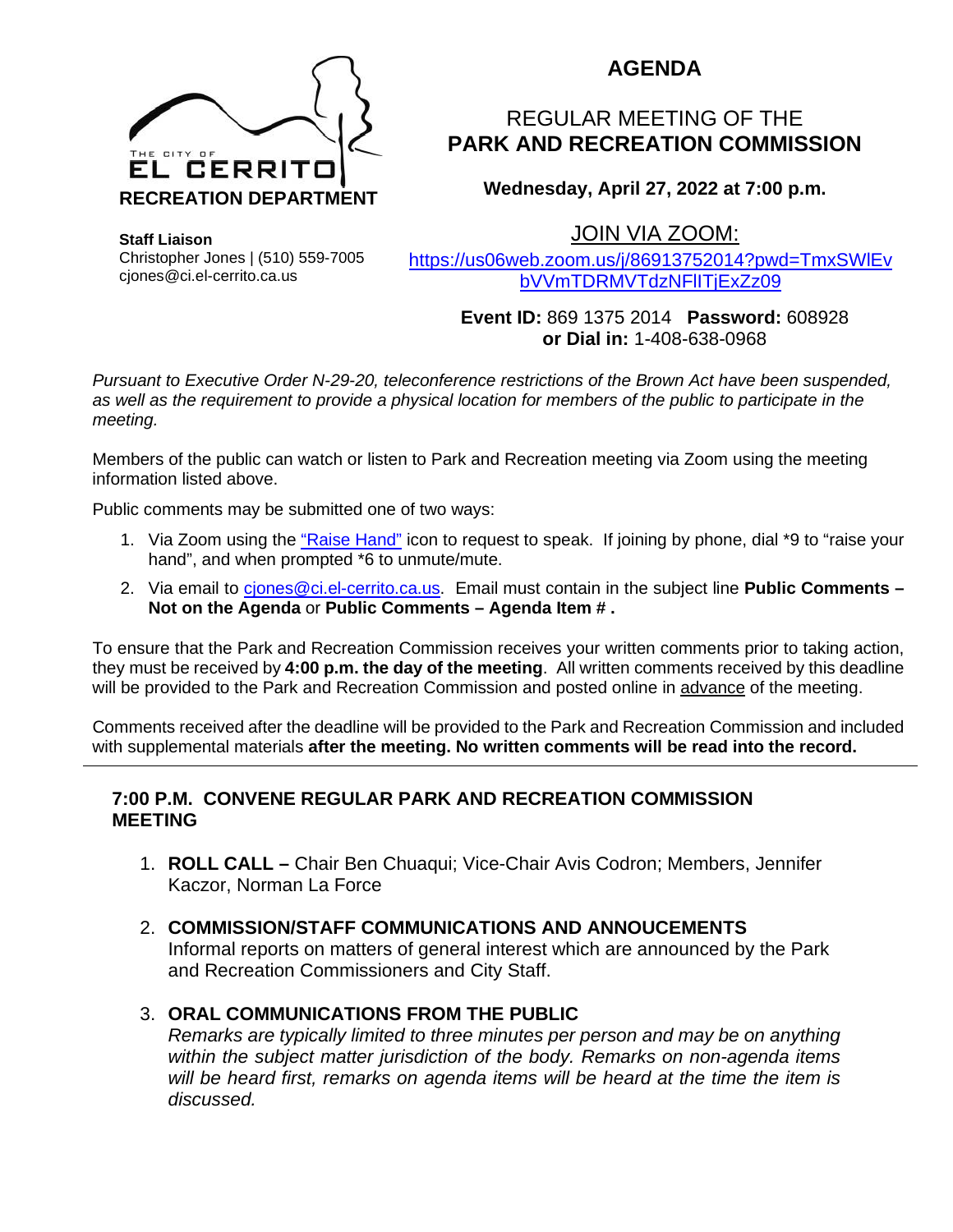### **4. COUNCIL/STAFF LIAISON ANNOUCEMENTS AND REPORTS**

Staff and/or Mayor Pro Tem Lisa Motoyama may report on matters of general interest to the Park and Recreation Commission, Council policies, priorities and significant actions taken by the City Council. Staff will ask if any members of the public who intend to apply to the Park and Recreation Commission are present at the meeting and wish to be recognized.

### **5. APPROVAL OF MINUTES**

Consider a motion adopting the minutes of the Park and Recreation Commission meeting on **March 30, 2022**.

#### **6. RECREATION DEPARTMENT PROPOSED MASTER FEE SCHEDULE FOR FISCAL YEAR 2022-23**

Review, discussion and possible action to recommend the proposed Master Fee Schedule for the Recreation Department for fiscal year 2021-22.

#### **7. PARK AND RECREATION COMMISSION WORK PLAN TOPICS DISCUSSION AND UPDATES**

Commission discussion and updates on work plan goals and progress and possible action to appoint work plan group members.

- Open space and urban trails update
- Community engagement and outreach
- Work plan priorities

#### **8. REORGANIZATION OF THE PARK AND RECREATION COMMISSION**

Per City ordinance, select Chair and Vice Chair of the Park and Recreation Commission for 2022-2023.

#### **9. RECREATION DEPARTMENT UPDATE**

Update on items of interest in the Recreation Department.

#### **10.ITEMS FOR FUTURE AGENDAS**

- Next Regular Meeting: Wednesday, May 25, 2022 at 7 p.m.
- Parks and Recreation Facilities Projects Update Ongoing
- Work Plan Item Discussion/Updates Ongoing
- Parks and Recreation Facilities FY2023 Capital Improvement Program and Measure H Review – May
- Recreation Department Proposed Fiscal Year 2022-23 Budget May
- Park and Recreation Commission 2022-23 Work Plan Discussion June

### **11.ADJOURN PARK AND RECREATION COMMISSION MEETING**

In compliance with the Americans with Disabilities Act, if you need special assistance to participate in this meeting, please contact the Staff Liaison, (510) 559-7005. Notification 48 hours prior to the meeting will enable the City to make reasonable arrangements to ensure accessibility to this meeting. (28 CFR 35.102- 35.104 ADA Title I).

Any writings or documents provided to a majority of the members regarding any item on this agenda will be made available for public inspection at the El Cerrito Community Center, 7007 Moeser Lane, El Cerrito, CA 94530 during normal business hours.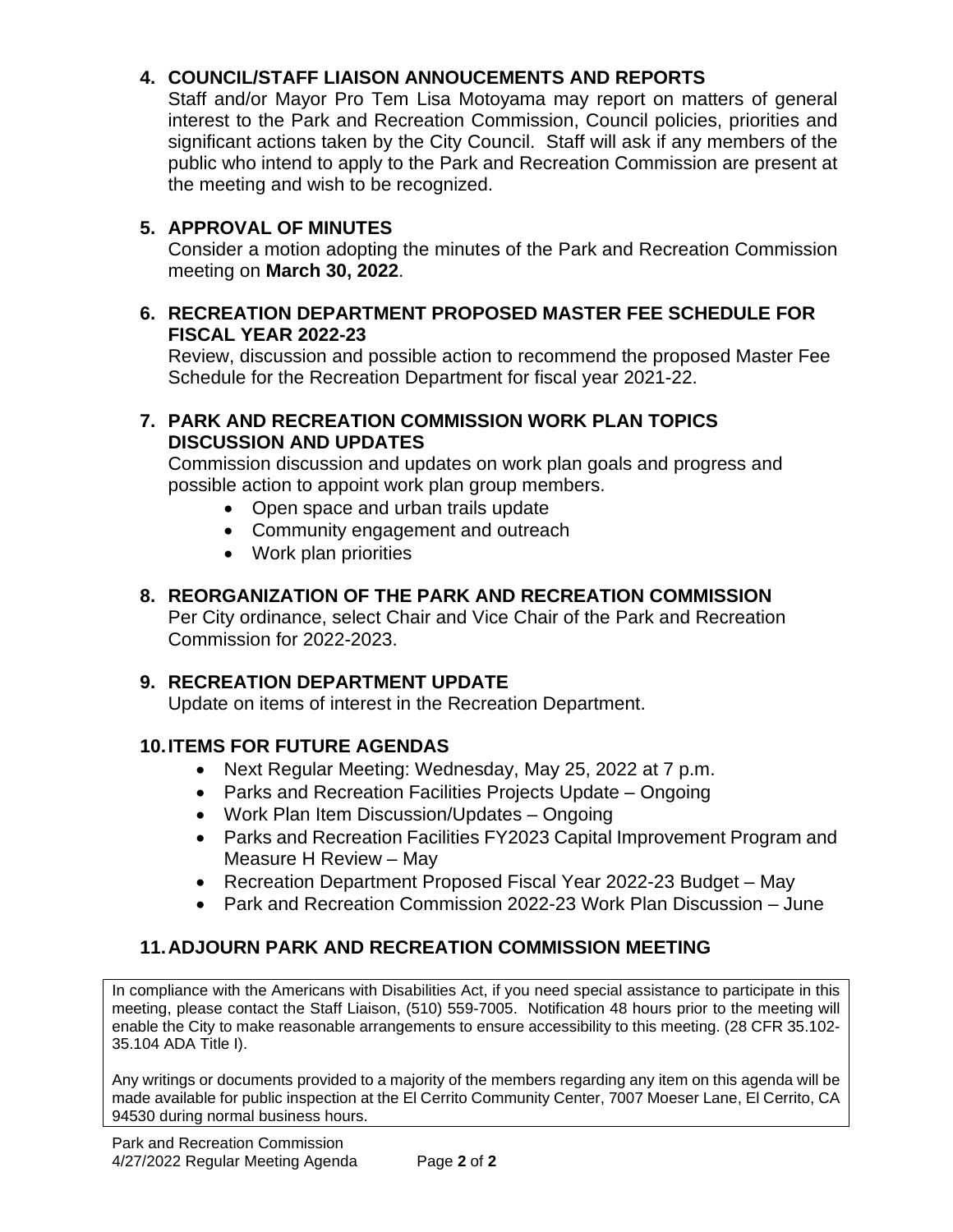

# **AGENDA MATERIALS**

# **PARK & RECREATION COMMISSION MEETING April 27, 2022**

### **AGENDA ITEM 5 – APPROVAL OF MINUTES**

1. Draft Meeting Minutes – March 30, 2022

### **AGENDA ITEM 6 – RECREATION DEPARTMENT PROPOSED MASTER FEE SCHEDULE FOR FISCAL YEAR 2022-23**

- 1. Proposed Master Fee Schedule Summary of Notable Changes
- 2. Proposed Recreation Department Master Fee Schedule

#### **AGENDA ITEM 7 - REORGANIZATION OF THE PARK AND RECREATION COMMISSION**

1. Script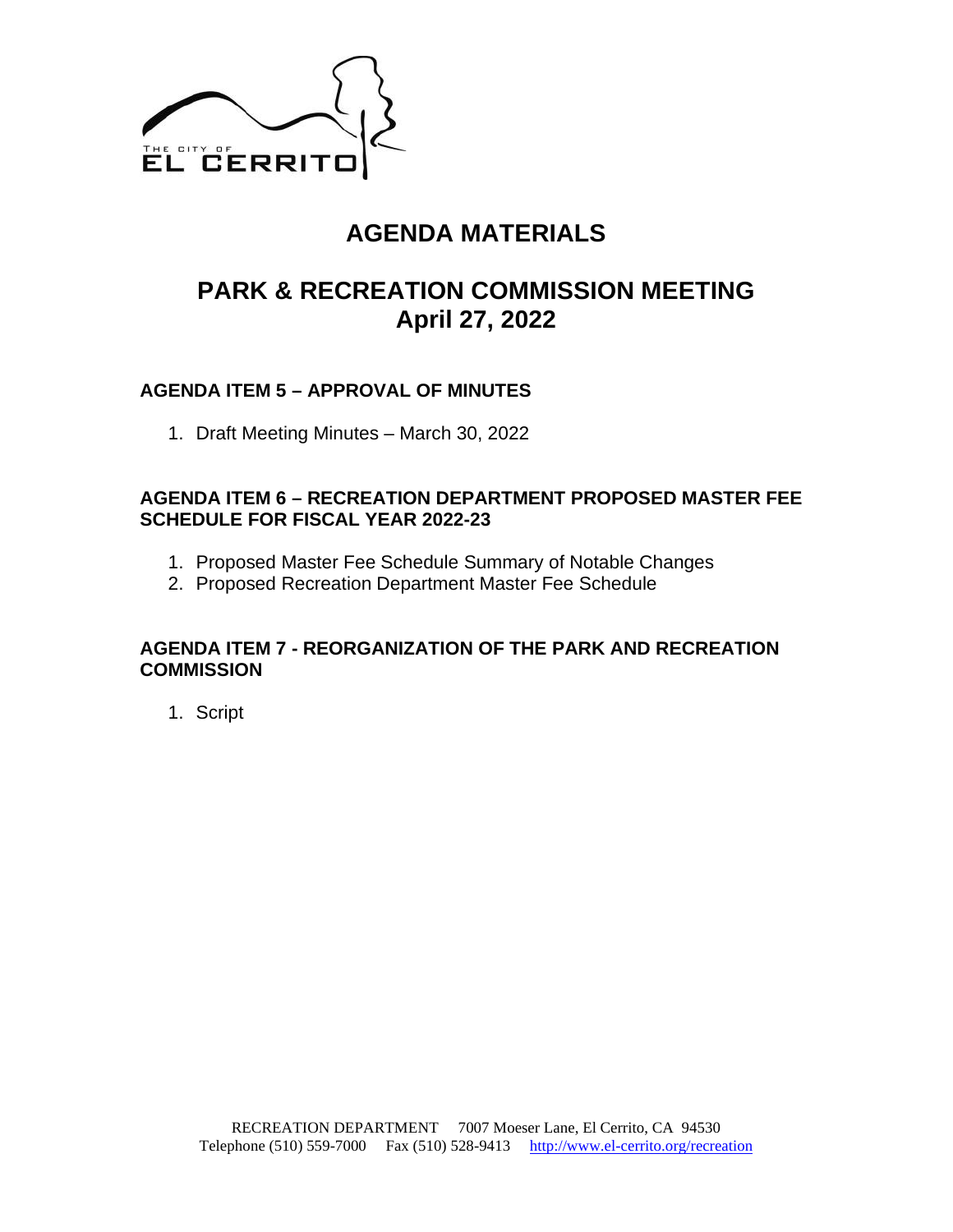

# **DRAFT MINUTES**

# REGULAR MEETING OF THE **PARK AND RECREATION COMMISSION**

**Wednesday, March 30, 2022 at 7:00 p.m.**

**Staff Liaison**

Christopher Jones | (510) 559-7005 cjones@ci.el-cerrito.ca.us

JOIN VIA ZOOM: [https://us06web.zoom.us/j/85872282891?pwd=Rndnc1pFa](https://us06web.zoom.us/j/85872282891?pwd=Rndnc1pFakdhelZnYUVuRmd6WnoyZz09)

[kdhelZnYUVuRmd6WnoyZz09](https://us06web.zoom.us/j/85872282891?pwd=Rndnc1pFakdhelZnYUVuRmd6WnoyZz09)

**Event ID:** 858 7228 2891 Password**:** 125841 **or Dial in** 1-408-638-0968

# **7:00 P.M. CONVENE REGULAR PARK AND RECREATION COMMISSION**

**MEETING** Chair Chuaqui called the meeting to order at 7:01 p.m.

- 1. **ROLL CALL – Present:** Chair Ben Chuaqui; Vice-Chair Avis Codron; Members, Jennifer Kaczor, Norman La Force
- 2. **COMMISSION/STAFF COMMUNICATIONS AND ANNOUCEMENTS** Informal reports on matters of general interest which are announced by the Park and Recreation Commissioners and City Staff.

### 3. **ORAL COMMUNICATIONS FROM THE PUBLIC**

*Remarks are typically limited to three minutes per person and may be on anything within the subject matter jurisdiction of the body. Remarks on non-agenda items will be heard first, remarks on agenda items will be heard at the time the item is discussed.*

**Public Comment:** Dave Weinstein of the El Cerrito Trail Trekkers spoke of potential development on private property that he would like to see left as open space.

### **4. COUNCIL/STAFF LIAISON ANNOUCEMENTS AND REPORTS**

Staff and/or Mayor Pro Tem Lisa Motoyama may report on matters of general interest to the Park and Recreation Commission, Council policies, priorities and significant actions taken by the City Council. Staff will ask if any members of the public who intend to apply to the Park and Recreation Commission are present at the meeting and wish to be recognized.

Recreation Director Jones asked if there was anyone in attendance who was interested in applying for the Park and Recreation Commission. There was no response.

### **5. APPROVAL OF MINUTES**

Consider a motion adopting the minutes of the Park and Recreation Commission meeting on **February 23, 2022**.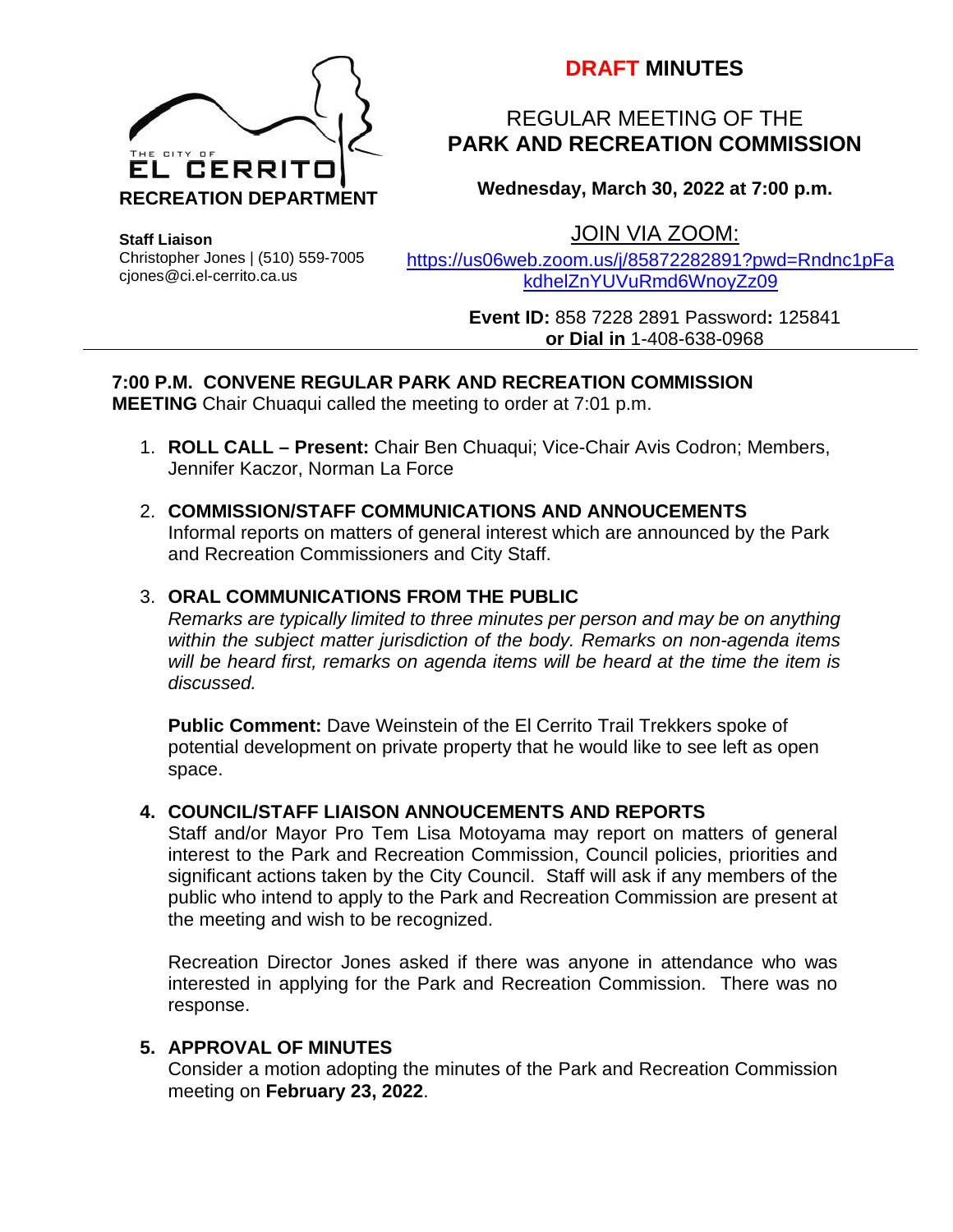**Moved/Seconded:** Vice-Chair Codron/Member La Force. **Action:** Passed a motion to approve the minutes of the Park and Recreation Commission meeting on February 23, 2022. **Ayes:** Chair Chuaqui; Vice-Chair Codron; Members Jennifer Kaczor, Norman La Force. **Noes:** None **Abstain:** None

**6. CITY OF EL CERRITO AND WEST CONTRA COSTA UNIFIED SCHOOL DISTRICT JOINT USE FACILITIES PARTNERSHIP PRESENTATION**

City and District staff will present an overview of the facilities partnership that allows residents of both agencies access to parks and recreational spaces in El Cerrito for City and District programming.

**Presentation and Discussion:** City staff and presenters responded to questions and comments regarding the El Cerrito High School Tennis Courts, Cerrito Vista Park, the 7-11 Committee that the school district is forming to investigate options for some of their surplus properties, the former Portola Middle School site, Castro Park and the City/District usage agreement, the City/District partnership and ongoing check-in meetings.

**Action:** Received and filed

#### **7. PARK AND RECREATION COMMISSION WORK PLAN TOPICS DISCUSSION AND UPDATES**

Commission discussion and updates on work plan goals and progress and possible action to appoint work plan group members.

- Open space and urban trails update
- Community engagement and outreach
- Work plan priorities

**Presentation and Discussion:** City staff and Open Space and Urban Trails Work Plan Group members responded to questions and comments regarding volunteer trail clearing and maintenance, identifying City staff to coordinate with, potential urban trail names, staff capacity and priorities to review and implement projects, potential grants, and outreach materials.

City staff and Chair Chuaqui responded to questions and comments regarding community engagement and outreach survey questions and Commissioner participation.

**Public Comment:** Dave Weinstein of the El Cerrito Trail Trekkers spoke about the Trail Trekker's recommended urban trail names; funding the non-Hillside Natural Area trail wayfinding signs; sign numbers, locations, materials, and ownership; and Commission support.

#### **Moved/Seconded:** Members La Force/Kaczor

**Action:** Passed a motion to recommend the approval of 60 proposed trail names in conjunction with the Trail Trekkers and City staff determining their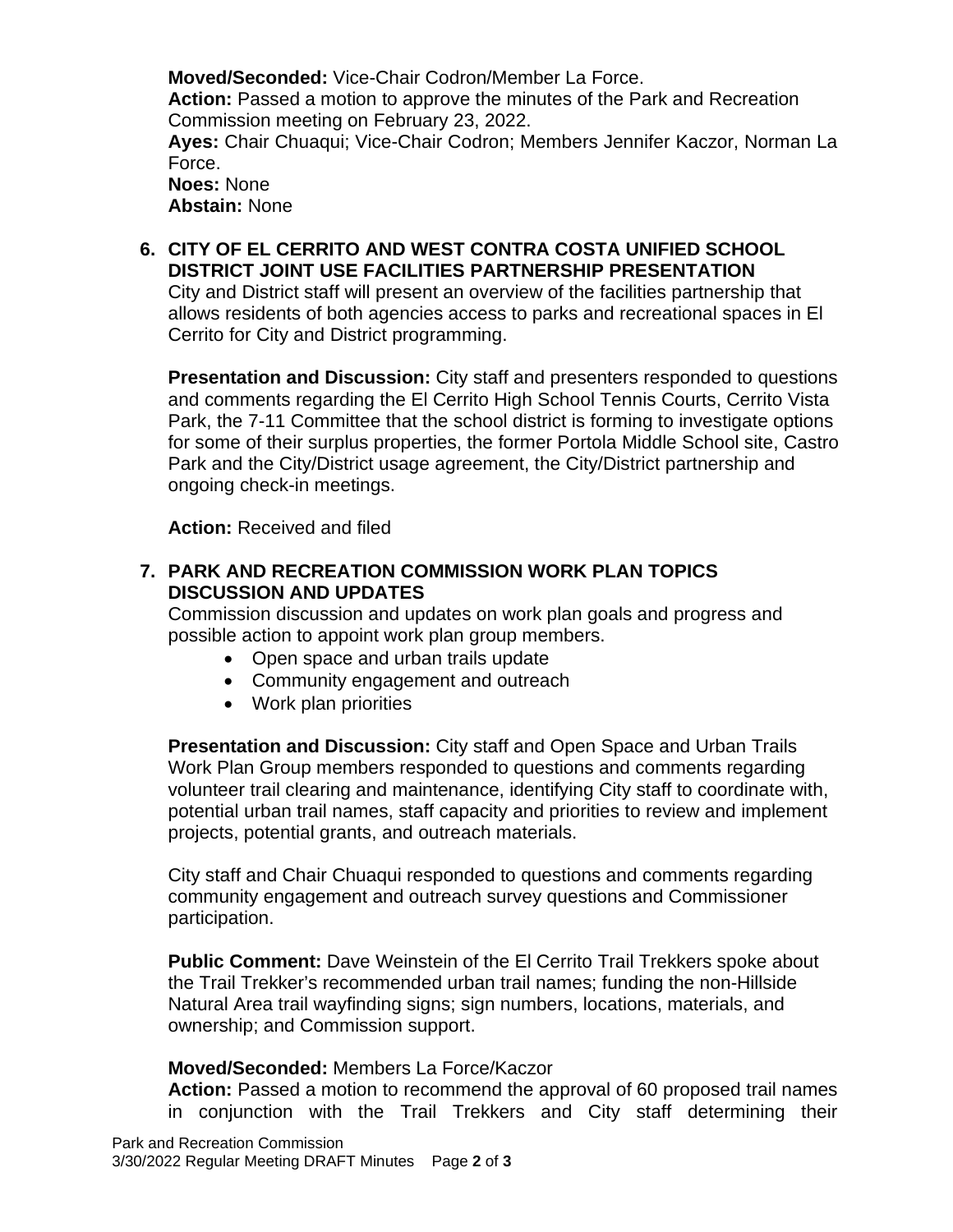appropriateness and which signs should be installed first and to urge the staff and City to seek funding from Trail Trekkers, other organizations, or use public funds to install the initial 36 signs.

**Ayes:** Chair Chuaqui; Vice-Chair Codron; Members Jennifer Kaczor, Norman La Force.

**Noes:** None **Abstain:** None

#### **8. REVIEW AND DISCUSSION OF PARKS AND RECREATION RELATED PROJECTS**

Review Parks Projects Status Sheet of funded and unfunded capital improvement program projects related to Parks and Recreation.

**Presentation and Discussion:** staff responded to questions and comments regarding the Arlington Park Capital Improvements project, Hillside Natural Area Wayfinding Signs project, Immediate work priorities, the Recreation Pool Re-Plastering project and future Swim Center needs.

**Action:** Received and filed

#### **9. RECREATION DEPARTMENT UPDATE**

Update on items of interest in the Recreation Department.

Director Jones reported on the following topics:  $4<sup>th</sup>$  of July Festival fundraising efforts, Spring Egg Splash event, summer activities, childcare registration, and summer camp enrollment.

**Action:** Received and filed

#### **10.ITEMS FOR FUTURE AGENDAS**

- Next Regular Meeting: Wednesday, April 27, 2022, at 7 p.m.
- Reorganization of the Park and Recreation Commission April
- Parks and Recreation Facilities Projects Update Ongoing
- Work Plan Item Discussion/Updates Ongoing
	- o Recreation Programs & Services February
- City of El Cerrito & worldOne  $4<sup>th</sup>$  of July Festival Update April or May
- Recreation Department Master Fee Schedule and FY2023 Budget– April or May
- Parks and Recreation Facilities FY2023 Capital Improvement Program and Measure H Review – April or May
- 11.**ADJOURN PARK AND RECREATION COMMISSION MEETING** Chair Chuaqui adjourned the meeting at 8:58 p.m.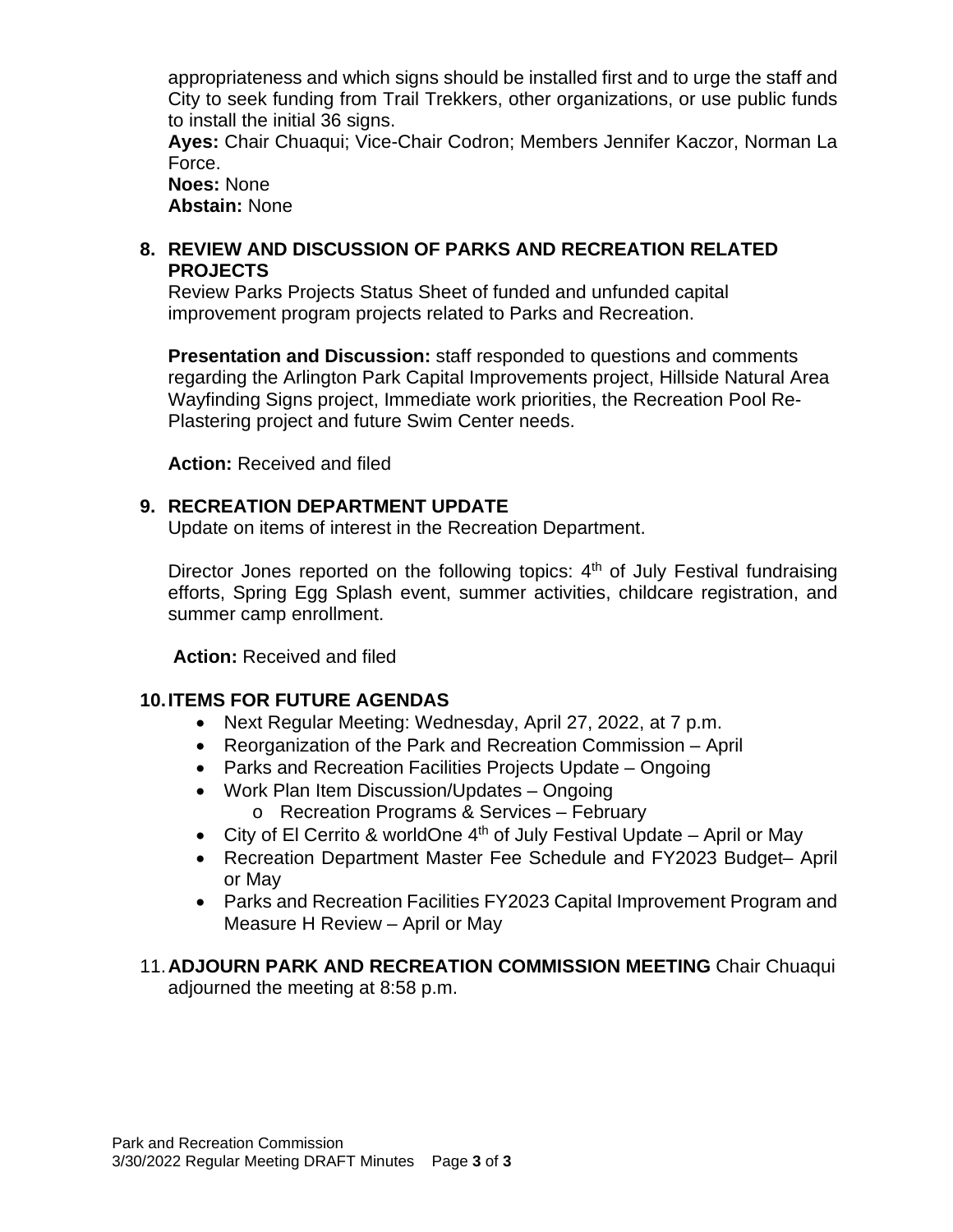# **Proposed FY 2022-23 Recreation Department Master Fee Schedule - DRAFT Summary of Notable Proposed Changes**

| <b>Description</b>                                                              | <b>Basis</b> | <b>Current Fee</b> | Increase/<br><b>Decrease</b> | Increase/<br>Decrease % | <b>FY23 Proposed</b><br>Fee | <b>Comments</b>                                                                                 |
|---------------------------------------------------------------------------------|--------------|--------------------|------------------------------|-------------------------|-----------------------------|-------------------------------------------------------------------------------------------------|
| Tennis Courts (min. 1 hour rental)                                              |              |                    |                              |                         |                             | Tennis Courts (min. 1 hour rental)                                                              |
| Resident                                                                        | per hour     | \$10.00            | \$0.00                       | 0.0%                    | \$10.00                     | no fee increase but changing to min. 1 hour rentals                                             |
| Non-Resident                                                                    | per hour     | \$12.00            | \$0.00                       | 0.0%                    | \$12.00                     | no fee increase but changing to min. 1 hour rentals                                             |
| <b>Tennis Club</b>                                                              | per hour     | \$7.25             | $-$0.25$                     | $-3.4%$                 | \$7.00                      | changing to min. 1 hour rentals                                                                 |
| nstruction Use                                                                  | per hour     | \$17.00            | \$0.00                       | 0.0%                    | \$17.00                     | no fee increase but changing to min. 1 hour rentals                                             |
| Light Surcharge (Cerrito Vista)                                                 | per hour     | \$4.00             | \$0.00                       | 0.0%                    | \$4.00                      | no fee increase but changing to min. 1 hour rentals                                             |
| <b>Play Fields</b>                                                              |              |                    |                              |                         |                             | <b>Play Fields</b>                                                                              |
|                                                                                 |              |                    |                              |                         |                             | EC nearing top of range for comparisons. Currently cheaper to reserve as Non-Resident in Albany |
| Resident                                                                        | per hour     | \$31.00            | \$1.00                       | 3.2%                    | \$32.00                     | and other nearby cities                                                                         |
| Non-Resident                                                                    | per hour     | \$42.00            | \$0.00                       | 0.0%                    | \$42.00                     | Resident fee plus 25% surcharge                                                                 |
| Cerrito Vista Hardball Field (2 hr. minimum)-Resident                           | per hour     | \$43.00            | \$1.00                       | 2.3%                    | \$44.00                     | Highest in the area                                                                             |
| Cerrito Vista Hardball Field (2 hr. minimum)-Non-Resident                       | per hour     | \$54.00            | \$1.00                       | 1.9%                    | \$55.00                     | Resident fee plus 25% surcharge                                                                 |
|                                                                                 |              |                    |                              |                         |                             |                                                                                                 |
| Lap Swim/Recreation/Family Swim                                                 |              |                    |                              |                         |                             | Lap Swim/Recreation/Family Swim                                                                 |
| Drop-In                                                                         | per use      | \$8.00             | \$0.00                       | 0.0%                    | \$8.00                      | already highest drop-in in the area                                                             |
|                                                                                 |              |                    |                              |                         |                             |                                                                                                 |
| Recreation Parent & Child Swim/Splash Park/Tot Splash                           |              |                    |                              |                         |                             | Recreation Parent & Child Swim/Splash Park/Tot Splash                                           |
| Drop-in                                                                         |              |                    |                              |                         |                             | Drop-in                                                                                         |
| Adult (18+)                                                                     | per use      | \$8.00             | \$0.00                       | 0.0%                    | \$8.00                      | already highest drop-in in the area                                                             |
| Youth (1-17 years)                                                              | per use      | \$5.00             | \$0.00                       | 0.0%                    | \$5.00                      | already highest drop-in in the area                                                             |
| Splash Park Only & Tot Splash                                                   | per use      | \$4.00             | \$1.00                       | 25.0%                   | \$5.00                      | raising to match youth price                                                                    |
| Non-Swimmer Fee                                                                 | per use      | \$4.00             | \$1.00                       | 25.0%                   | \$5.00                      | raising to match youth price                                                                    |
| Organized Groups (minimum of 15)<br>Ten 15 Swim Pass (valid April through Oct.) | per child    | \$4.00             | \$1.00                       | 25.0%                   | \$5.00                      | raising to match youth price<br>Ten 15 Swim Pass (valid April through Oct.)                     |
| Youth Resident (1-17)                                                           | per pass     | \$38.00            | \$20.00                      | 52.6%                   | \$58.00                     | changing from 10 to 15 punch to make same as adult pass                                         |
| Youth Non-Resident (1-17)                                                       | per pass     | \$47.00            | \$26.00                      | 55.3%                   | \$73.00                     | changing from 10 to 15 punch to make same as adult pass                                         |
| <b>Family Season Passes</b>                                                     |              |                    |                              |                         |                             | <b>Family Season Passer</b>                                                                     |
| Family Season Pass (6/1-9/30) Resident (max 5 family members per-<br>address)   | Valid Season | \$407.00           |                              |                         |                             | Not used, not offered by other pools                                                            |
| Family Season Pass (6/1-9/30) Non-Res (max 5 family members per<br>address)     | Valid Season | \$459.00           |                              |                         |                             | Not used, not offered by other pools                                                            |
| Additional Family Members (up to 3 additional)                                  | Valid Season | \$31.00            |                              |                         |                             | Not used, not offered by other pools                                                            |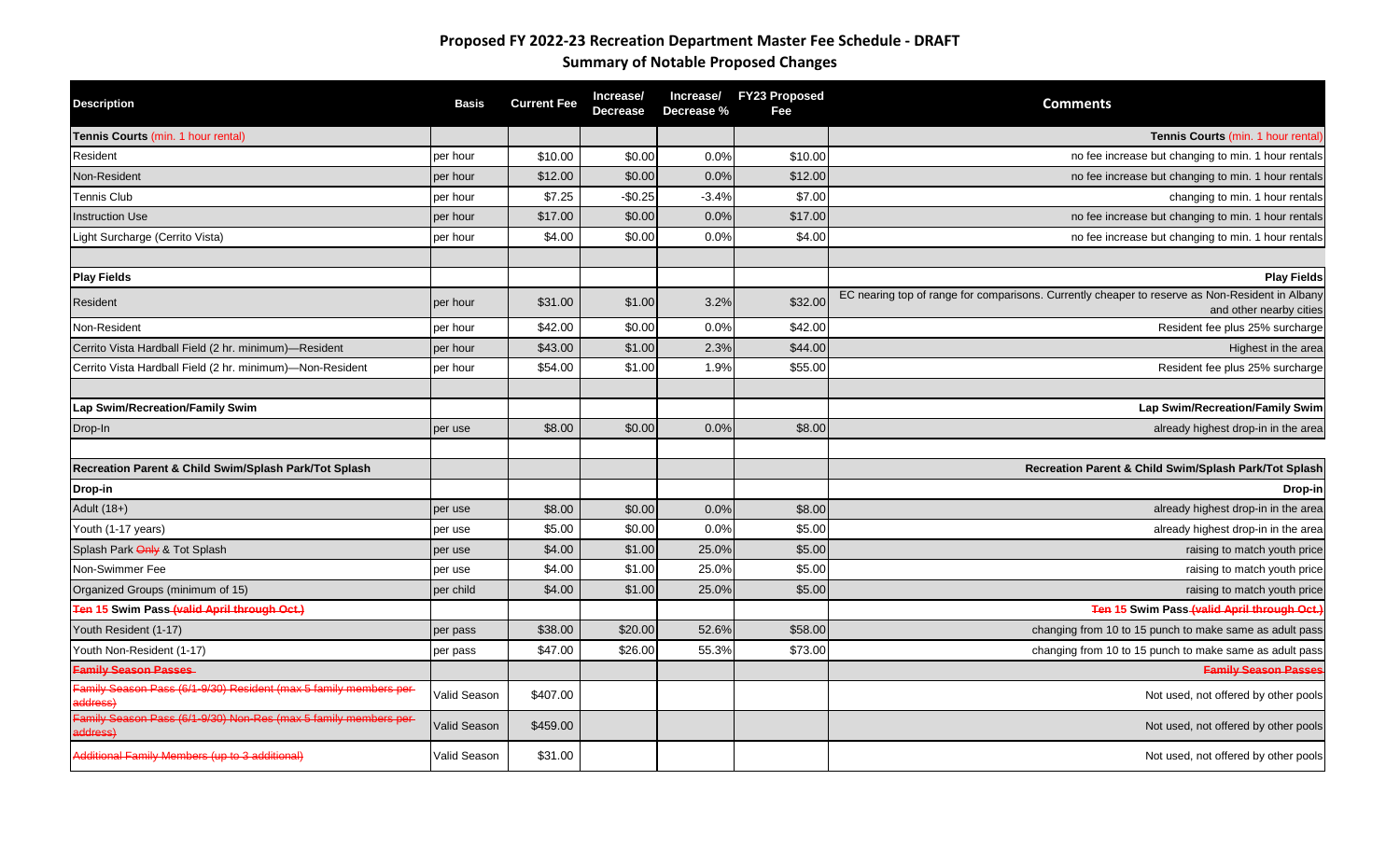# **Proposed FY 2022-23 Recreation Department Master Fee Schedule - DRAFT Summary of Notable Proposed Changes**

| <b>Description</b>                                                                                                                     | <b>Basis</b>            | <b>Current Fee</b> | Increase/<br><b>Decrease</b> | Increase/<br>Decrease % | <b>FY23 Proposed</b><br>Fee | <b>Comments</b>                                                                                                                                                     |
|----------------------------------------------------------------------------------------------------------------------------------------|-------------------------|--------------------|------------------------------|-------------------------|-----------------------------|---------------------------------------------------------------------------------------------------------------------------------------------------------------------|
| Additional Family Members (up to 3 additional) Non-Res                                                                                 | Valid Season            | \$39.00            |                              |                         |                             | Not used, not offered by other pools                                                                                                                                |
| <b>Water Aerobics Deep/Shallow</b>                                                                                                     |                         |                    |                              |                         |                             | <b>Water Aerobics Deep/Shallow</b>                                                                                                                                  |
| Drop In                                                                                                                                | per use                 | \$12.00            | \$0.00                       | 0.0%                    | \$12.00                     | already highest drop-in in the area                                                                                                                                 |
|                                                                                                                                        |                         |                    | \$0.00                       | #DIV/0!                 | \$0.00                      |                                                                                                                                                                     |
| <b>Swim Lessons</b>                                                                                                                    |                         |                    |                              |                         |                             | <b>Swim Lessons</b>                                                                                                                                                 |
| Teen/Adult Group Lessons - Resident                                                                                                    | per class               | \$14.00            | \$5.00                       | 35.7%                   | \$19.00                     | lessons are 55 minutes in length, need to charge more than the standard 25 minute lesson                                                                            |
| <b>Gators Swim Club Team</b>                                                                                                           |                         |                    |                              |                         |                             | <b>Gators Swim Club Team</b>                                                                                                                                        |
| One Swimmer - Resident                                                                                                                 | per hour                | \$6.00             | \$0.00                       | 0.0%                    | \$6.00                      | prices have increased over the past year due to practice times, and will continue to increase                                                                       |
| <b>Miscellaneous Swim Center Fees</b>                                                                                                  |                         |                    |                              |                         |                             | <b>Miscellaneous Swim Center Fees</b>                                                                                                                               |
| Auto-Debit Pass Discount                                                                                                               | per month               | 5%                 | 3%                           | 60.0%                   | 8%                          | increasing discount to encourage more auto-debit usage                                                                                                              |
| Monthly Passes Pro-Rated for Remaining Days Based on Beginning<br>Effective Date Only (proration will not be applied to the Admin Fee) | per pass                |                    |                              |                         |                             | No longer needed, back to 30-day pass                                                                                                                               |
|                                                                                                                                        |                         |                    |                              |                         |                             |                                                                                                                                                                     |
| Day Camps *Effective 9/1/2021 September 1                                                                                              |                         |                    |                              |                         |                             | Day Camps *Effective 9/1/2021 September 1                                                                                                                           |
| Day Camp Cancellation Fee                                                                                                              | per<br>camp/week        | \$35.00            | \$5.00                       | 14.3%                   | \$40.00                     | Cancellation fee equal to camp deposit. Increased deposit/cancellation to discourage last minute<br>cancellations and retain more revenue in cases of cancellation. |
|                                                                                                                                        |                         |                    |                              |                         |                             |                                                                                                                                                                     |
| <b>Before/After School Childcare</b>                                                                                                   | per month (10           |                    |                              |                         |                             | <b>Before/After School Childcare</b><br>aligning with comparable programs, accounting for hard costs associated with program even                                   |
| 5 day schedule, AM Care (~ 1.5 hours/day)                                                                                              | Total)                  | \$289.00           | \$26.00                      | 9.0%                    | \$315.00                    | though it is only 1.5 hours per day                                                                                                                                 |
| 4 day schedule, AM Care (~1.5vhours/day)                                                                                               | per month (10<br>Total) | \$254.00           | \$23.00                      | 9.1%                    | \$277.00                    | aligning with comparable programs, accounting for hard costs associated with program even<br>though it is only 1.5 hours per day                                    |
| 3 day schedule, AM Care (~1.5 hours/day)                                                                                               | per month (10<br>Total) | \$208.00           | \$19.00                      | 9.1%                    | \$227.00                    | aligning with comparable programs, accounting for hard costs associated with program even<br>though it is only 1.5 hours per day                                    |
| 2 day schedule, AM Care (~1.5 hours/day)                                                                                               | per month (10<br>Total) | \$150.00           | \$14.00                      | 9.3%                    | \$164.00                    | aligning with comparable programs, accounting for hard costs associated with program even<br>though it is only 1.5 hours per day                                    |
| 1 day schedule, AM Care (~1.5 hours/day)                                                                                               | per month (10<br>Total) | \$75.00            | \$7.00                       | 9.3%                    | \$82.00                     | aligning with comparable programs, accounting for hard costs associated with program even<br>though it is only 1.5 hours per day                                    |
| 4 day schedule, TK & Kinder Club (~1 hour/day)                                                                                         | per month (10<br>Total) | \$158.00           |                              |                         |                             | changing fee structure to daily rate below                                                                                                                          |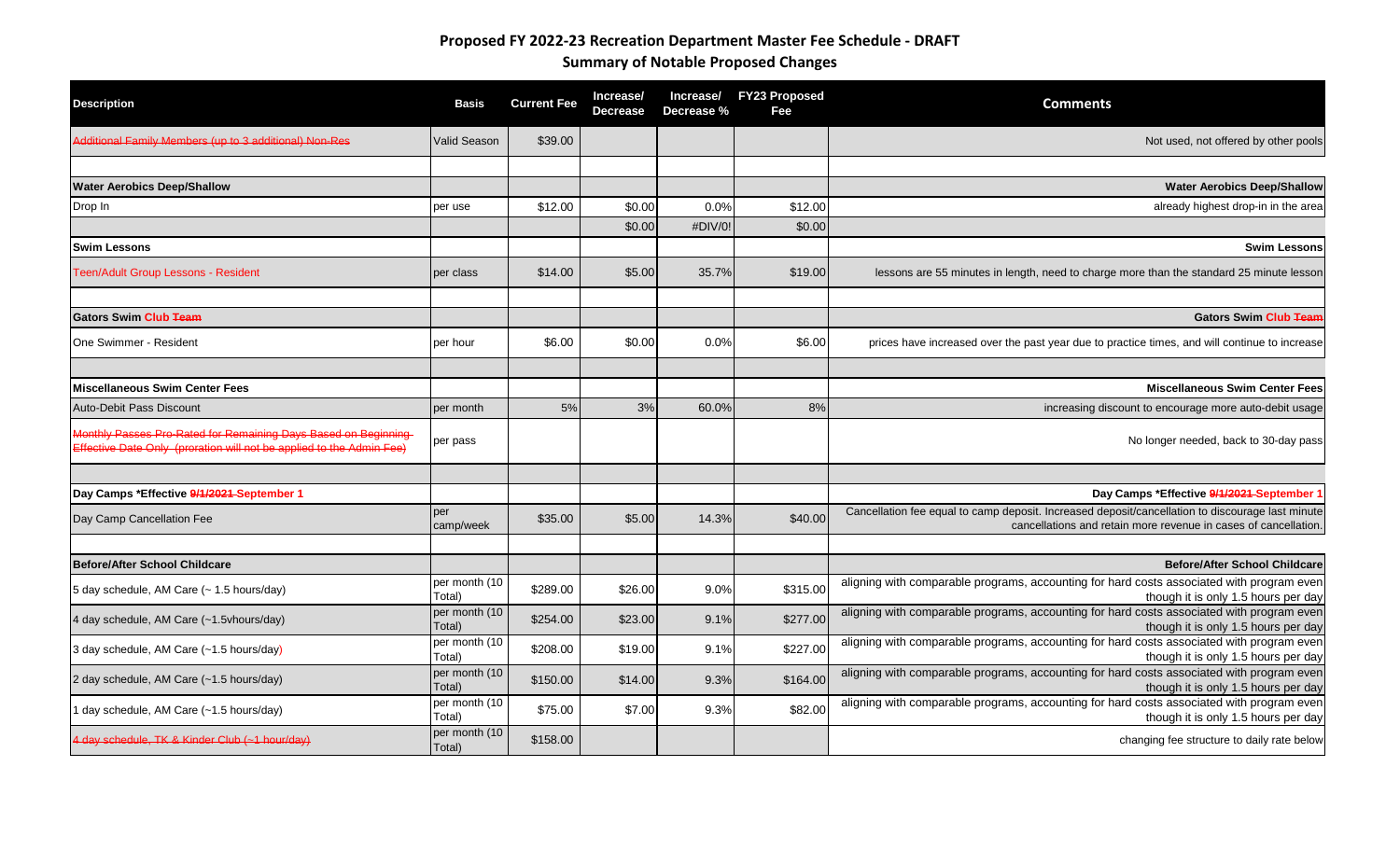# **Proposed FY 2022-23 Recreation Department Master Fee Schedule - DRAFT Summary of Notable Proposed Changes**

| <b>Description</b>                                                                                                    | <b>Basis</b>                                | <b>Current Fee</b> | Increase/<br><b>Decrease</b> | Increase/<br>Decrease % | <b>FY23 Proposed</b><br>Fee | <b>Comments</b>                            |
|-----------------------------------------------------------------------------------------------------------------------|---------------------------------------------|--------------------|------------------------------|-------------------------|-----------------------------|--------------------------------------------|
| 3 day schedule, TK & Kinder Club (~1 hour/day)                                                                        | per month (10<br>Total)                     | \$129.00           |                              |                         |                             | changing fee structure to daily rate below |
| 2 day schedule, TK & Kinder Care (~1 hour/day)                                                                        | per month (10<br>Total)                     | \$93.00            |                              |                         |                             | changing fee structure to daily rate below |
| 1 day schedule, TK & Kinder Club (~1 hour/day)                                                                        | per month (10<br><del>Total)</del> per day  | \$47.00            | $-$ \$33.00                  | $-70.2%$                | \$14.00                     | per day rather than per month              |
|                                                                                                                       |                                             |                    |                              |                         |                             |                                            |
| <b>Adult Programs and Services</b>                                                                                    |                                             |                    |                              |                         |                             | <b>Adult Programs and Services</b>         |
| <b>Respite Group-Resident</b>                                                                                         | per month day                               | \$112.00           | $-$ \$82.00                  | $-73.2%$                | \$30.00                     | change to per day                          |
| Respite Group-Non-Resident                                                                                            | per month day                               | \$139.00           | $-$101.00$                   | $-72.7%$                | \$38.00                     | change to per day                          |
| Easy Ride Paratransit, each way                                                                                       | per trip                                    | \$3.00             | \$0.00                       | 0.0%                    | \$3.00                      | funded by CC Tax Measure J                 |
| <b>Third Party Programs</b>                                                                                           |                                             |                    |                              |                         |                             | <b>Third Party Programs</b>                |
| Surcharge on Fee-Based Programs by Independent Contractor (4% of<br>fee, up to maximum and rounded to nearest dollar) | max charge<br>per session<br>percent of fee | \$13.00            |                              |                         | 3.5%                        | lowering percentage but removing price cap |
|                                                                                                                       |                                             |                    |                              |                         |                             |                                            |
| <b>Recreation Brochure Advertisements</b>                                                                             |                                             |                    |                              |                         |                             | <b>Recreation Brochure Advertisements</b>  |
| Copy Ready, 1/8 page                                                                                                  | each                                        | \$200.00           | \$0.00                       | 0.0%                    | \$200.00                    | Price is notably higher than nearby cities |
| Copy Ready, Quarter page                                                                                              | each                                        | \$450.00           | \$0.00                       | 0.0%                    | \$450.00                    | Price is notably higher than nearby cities |
| Copy Ready, Half page                                                                                                 | each                                        | \$750.00           | \$0.00                       | 0.0%                    | \$750.00                    | Price is notably higher than nearby cities |
| Copy Ready, Full page                                                                                                 | each                                        | \$1,250.00         | \$0.00                       | 0.0%                    | \$1,250.00                  | Price is notably higher than nearby cities |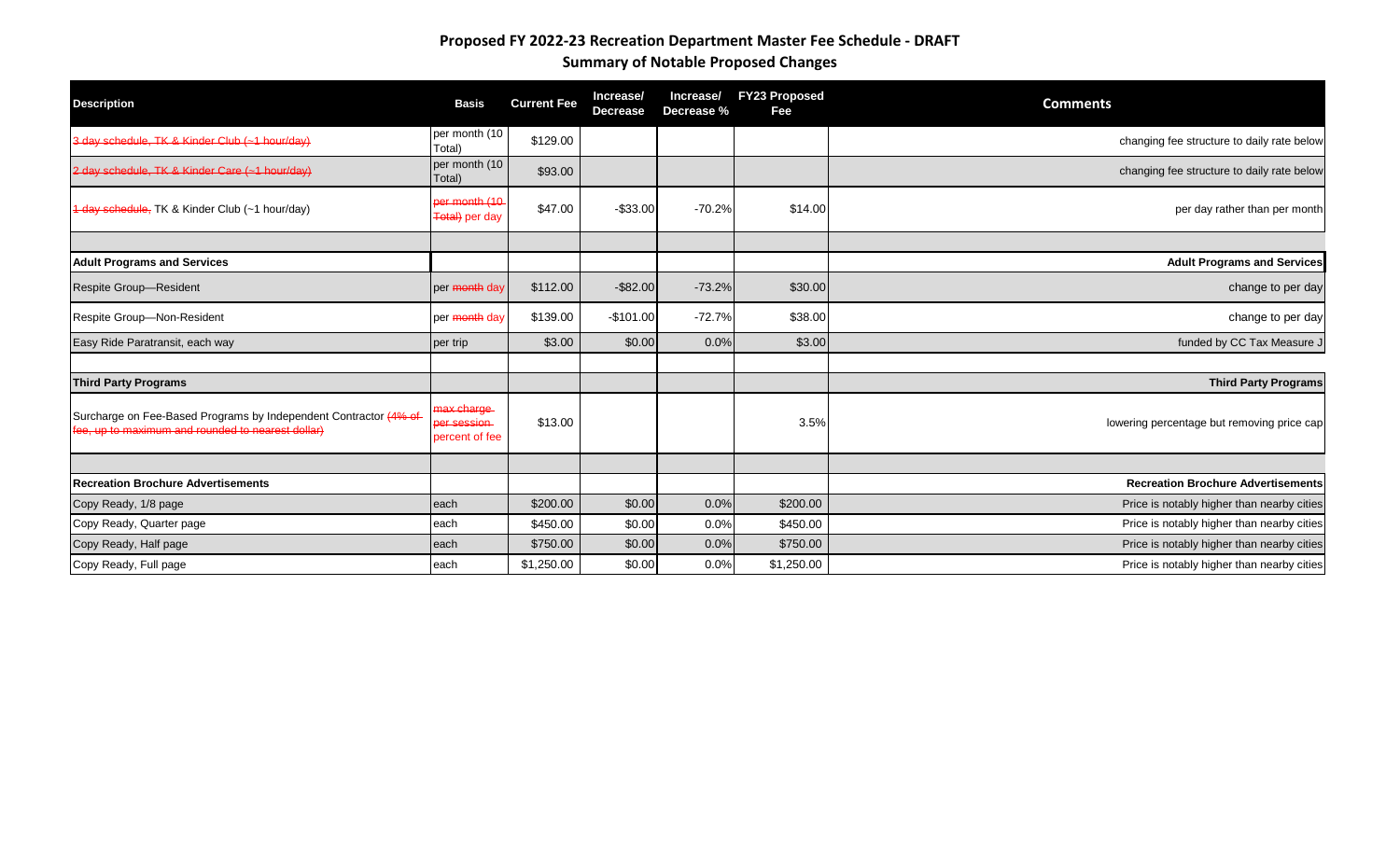| <b>Item</b>    | <b>Description</b>                                                                                                                                    | <b>Basis</b> | <b>Current Fee</b> | <b>FY23 Increase/</b><br><b>Decrease Amt</b> | <b>FY23 Increase/</b><br>Decrease % | <b>FY23 Proposed</b><br><b>New Fee</b> | <b>Comments</b>                              |
|----------------|-------------------------------------------------------------------------------------------------------------------------------------------------------|--------------|--------------------|----------------------------------------------|-------------------------------------|----------------------------------------|----------------------------------------------|
|                | <b>Facility Rentals</b>                                                                                                                               |              |                    |                                              |                                     |                                        |                                              |
|                | <b>Community Center</b>                                                                                                                               |              |                    |                                              |                                     |                                        |                                              |
|                | Minimum Rental Time (Fri-Sun); 5 Hours                                                                                                                |              |                    |                                              |                                     |                                        |                                              |
|                | Maximum Advance Reservation: 12 Months Resident, Non-Profit or Co-Sponsored<br>Group; 10 Months Non-Resident or Commercial; 12 months Annual Rentals. |              |                    |                                              |                                     |                                        |                                              |
|                | Main Social Hall                                                                                                                                      |              |                    |                                              |                                     |                                        |                                              |
|                | Resident (includes Skylight Room, Kitchen and Courtyard)                                                                                              | per hour     | \$204.00           | \$9.00                                       | 4.4%                                | \$213.00                               |                                              |
|                | Non-Resident/Commercial (includes Skylight Room, Kitchen and Courtyard)                                                                               | per hour     | \$255.00           | \$11.00                                      | 4.3%                                | \$266.00                               |                                              |
|                | Optional Clean-Up Service (2 hours of 1 custodian after rental)                                                                                       | per event    | \$153.00           |                                              |                                     |                                        | see below                                    |
|                | Additional Hours for Set-Up & Clean-Up Optional Clean-Up Service Additional Hours                                                                     | per hour     | \$82.00            | \$4.00                                       | 4.9%                                | \$86.00                                | Rename: Additional hours for clean-up/set-up |
|                | Deposit (credit card only)                                                                                                                            |              |                    |                                              |                                     |                                        |                                              |
|                | Private                                                                                                                                               | per event    | \$648.00           | \$26.00                                      | 4.0%                                | \$674.00                               |                                              |
|                | Non-Profit/City Co-Sponsored                                                                                                                          | per event    | \$327.00           |                                              |                                     |                                        | discount specified in section 5              |
|                | Skylight, Garden and Tot Patio Rooms                                                                                                                  |              |                    |                                              |                                     |                                        |                                              |
|                | Resident                                                                                                                                              | per hour     | \$77.00            | \$4.00                                       | 5.2%                                | \$81.00                                |                                              |
|                | Non-Resident/Commercial                                                                                                                               | per hour     | \$96.00            | \$4.00                                       | 4.2%                                | \$100.00                               |                                              |
|                | Non-Profit/City Co-Sponsored                                                                                                                          | per hour     | \$28.00            |                                              |                                     |                                        | discount specified in section 5              |
|                | Deposit (credit card only)                                                                                                                            | per event    | \$111.00           | \$5.00                                       | 4.5%                                | \$116.00                               |                                              |
|                | <b>Craft Pool View Room/Courtyard</b>                                                                                                                 |              |                    |                                              |                                     |                                        |                                              |
|                | Resident                                                                                                                                              | per hour     | \$41.00            | \$2.00                                       | 4.9%                                | \$43.00                                |                                              |
|                | Non-Resident/Commercial                                                                                                                               | per hour     | \$51.00            | \$3.00                                       | 5.9%                                | \$54.00                                |                                              |
|                | Deposit (credit card only)                                                                                                                            | per event    | \$111.00           | \$5.00                                       | 4.5%                                | \$116.00                               |                                              |
|                | Kitchen Use                                                                                                                                           | per hour     | \$54.00            | \$3.00                                       | 5.6%                                | \$57.00                                |                                              |
|                | <b>Alcohol Service Permit</b>                                                                                                                         | per event    | \$201.00           | \$9.00                                       | 4.5%                                | \$210.00                               |                                              |
| $\overline{2}$ | <b>Group Picnic Areas</b>                                                                                                                             |              |                    |                                              |                                     |                                        |                                              |
|                | <b>Cerrito Vista</b>                                                                                                                                  |              |                    |                                              |                                     |                                        |                                              |
|                | Reservation-Resident                                                                                                                                  | per day      | \$221.00           | \$9.00                                       | 4.1%                                | \$230.00                               |                                              |
|                | <b>Reservation-Non-Resident</b>                                                                                                                       | per day      | \$276.00           | \$12.00                                      | 4.3%                                | \$288.00                               |                                              |
|                | Volleyball Net and Ball Deposit                                                                                                                       | per day      | \$51.00            | \$3.00                                       | 5.9%                                | \$54.00                                |                                              |
|                | Arlington (large group area with tables & BBQ)                                                                                                        |              |                    |                                              |                                     |                                        |                                              |
|                | Spaces 4 & 5-Resident                                                                                                                                 | per day      | \$164.00           | \$7.00                                       | 4.3%                                | \$171.00                               |                                              |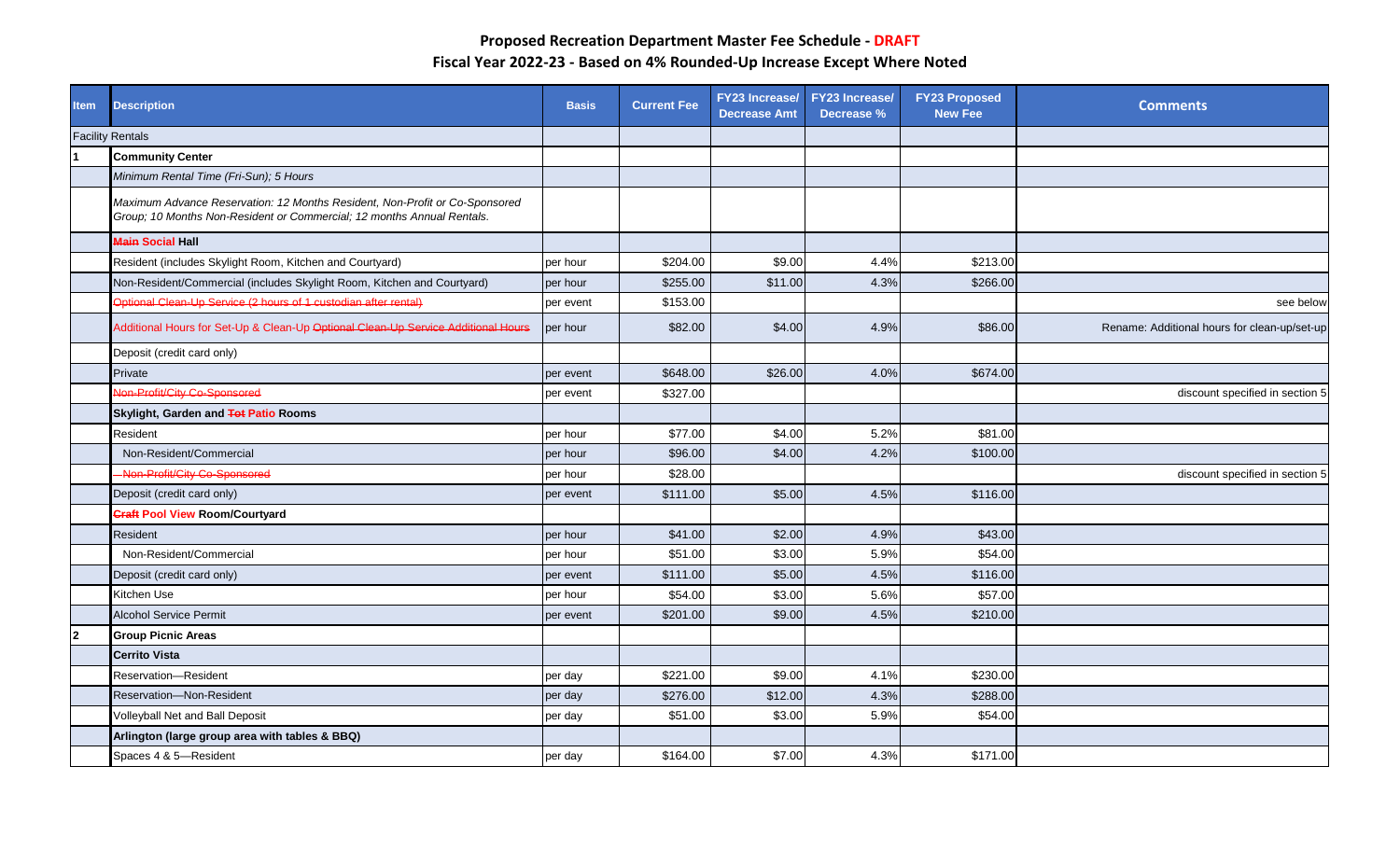| <b>Item</b>    | <b>Description</b>                                                                                                                                   | <b>Basis</b>           | <b>Current Fee</b> | <b>Decrease Amt</b> | FY23 Increase/ FY23 Increase/<br>Decrease % | <b>FY23 Proposed</b><br><b>New Fee</b> | <b>Comments</b> |
|----------------|------------------------------------------------------------------------------------------------------------------------------------------------------|------------------------|--------------------|---------------------|---------------------------------------------|----------------------------------------|-----------------|
|                | Spaces 4 & 5-Non-Resident                                                                                                                            | per day                | \$204.00           | \$9.00              | 4.4%                                        | \$213.00                               |                 |
|                | Spaces 4, 5 & 6-Resident                                                                                                                             | per day                | \$221.00           | \$9.00              | 4.1%                                        | \$230.00                               |                 |
|                | Spaces 4, 5 & 6-Non-Resident/Commercial                                                                                                              | per day                | \$276.00           | \$12.00             | 4.3%                                        | \$288.00                               |                 |
|                | Other Parks, picnic tables with BBQ pit                                                                                                              |                        |                    |                     |                                             |                                        |                 |
|                | Resident                                                                                                                                             | per day                | \$88.00            | \$4.00              | 4.5%                                        | \$92.00                                |                 |
|                | Non-Resident                                                                                                                                         | per day                | \$111.00           | \$5.00              | 4.5%                                        | \$116.00                               |                 |
|                | Other Parks, picnic tables without BBQ pit                                                                                                           |                        |                    |                     |                                             |                                        |                 |
|                | Resident                                                                                                                                             | per day                | \$74.00            | \$3.00              | 4.1%                                        | \$77.00                                |                 |
|                | Non-Resident                                                                                                                                         | per day                | \$92.00            | \$4.00              | 4.3%                                        | \$96.00                                |                 |
|                | Picnic Area Cleaning Deposit                                                                                                                         | per day                | \$51.00            | \$3.00              | 5.9%                                        | \$54.00                                |                 |
|                | Restroom Key (purchase or refundable deposit)                                                                                                        | per key                | \$23.00            | \$1.00              | 4.3%                                        | \$24.00                                |                 |
|                | Picnic Sites Weekday Discount                                                                                                                        |                        | 15%                |                     |                                             |                                        | see section 5   |
| $\overline{3}$ | <b>Adult Programs Building Hana Gardens Senior Center</b>                                                                                            |                        |                    |                     |                                             |                                        |                 |
|                | Midtown Activity Center Social Hall/Kitchen                                                                                                          |                        |                    |                     |                                             |                                        |                 |
|                | Resident                                                                                                                                             | per hour               | \$110.00           |                     |                                             |                                        |                 |
|                | Non-Resident, Commercial                                                                                                                             | per hour               | \$136.00           |                     |                                             |                                        |                 |
|                | Hana Gardens Senior Center                                                                                                                           |                        |                    |                     |                                             |                                        |                 |
|                | Combined Room - Resident                                                                                                                             | per hour               | \$132.00           | \$6.00              | 4.5%                                        | \$138.00                               |                 |
|                | Combined Room - Non-Resident/Commercial                                                                                                              | per hour               | \$165.00           | \$7.00              | 4.2%                                        | \$172.00                               |                 |
|                | Decoration/Clean-Up/Rehearsal Time (1-hour max. day of event)                                                                                        | per hour per<br>rental | \$64.00            | \$3.00              | 4.7%                                        | \$67.00                                |                 |
|                | <b>Alcohol Service Permit</b>                                                                                                                        | per event              | \$193.00           | \$8.00              | 4.1%                                        | \$201.00                               |                 |
|                | Deposit                                                                                                                                              | per event              | \$332.00           | \$14.00             | 4.2%                                        | \$346.00                               |                 |
| $\overline{4}$ | <b>Clubhouses</b>                                                                                                                                    |                        |                    |                     |                                             |                                        |                 |
|                | Minimum Rental Time (Sat-Sun); 3 hours (Arlington, Castro Side A, Castro Side B                                                                      |                        |                    |                     |                                             |                                        |                 |
|                | Maximum Advance Reservation: 12 Months Resident, Non-Profit or Co-Sponsored<br>Group; 10 Months Non-Resident or Commercial; 12 Months Annual Rentals |                        |                    |                     |                                             |                                        |                 |
|                | Private, Resident                                                                                                                                    | per hour               | \$82.00            | \$4.00              | 4.9%                                        | \$86.00                                |                 |
|                | Private, Non-Resident                                                                                                                                | per hour               | \$102.00           | \$5.00              | 4.9%                                        | \$107.00                               |                 |
|                | Renovated Clubhouse Private, Resident                                                                                                                | per hour               | \$102.00           | \$5.00              | 4.9%                                        | \$107.00                               |                 |
|                | Renovated Clubhouse Private, Non-Resident                                                                                                            | per hour               | \$128.00           | \$6.00              | 4.7%                                        | \$134.00                               |                 |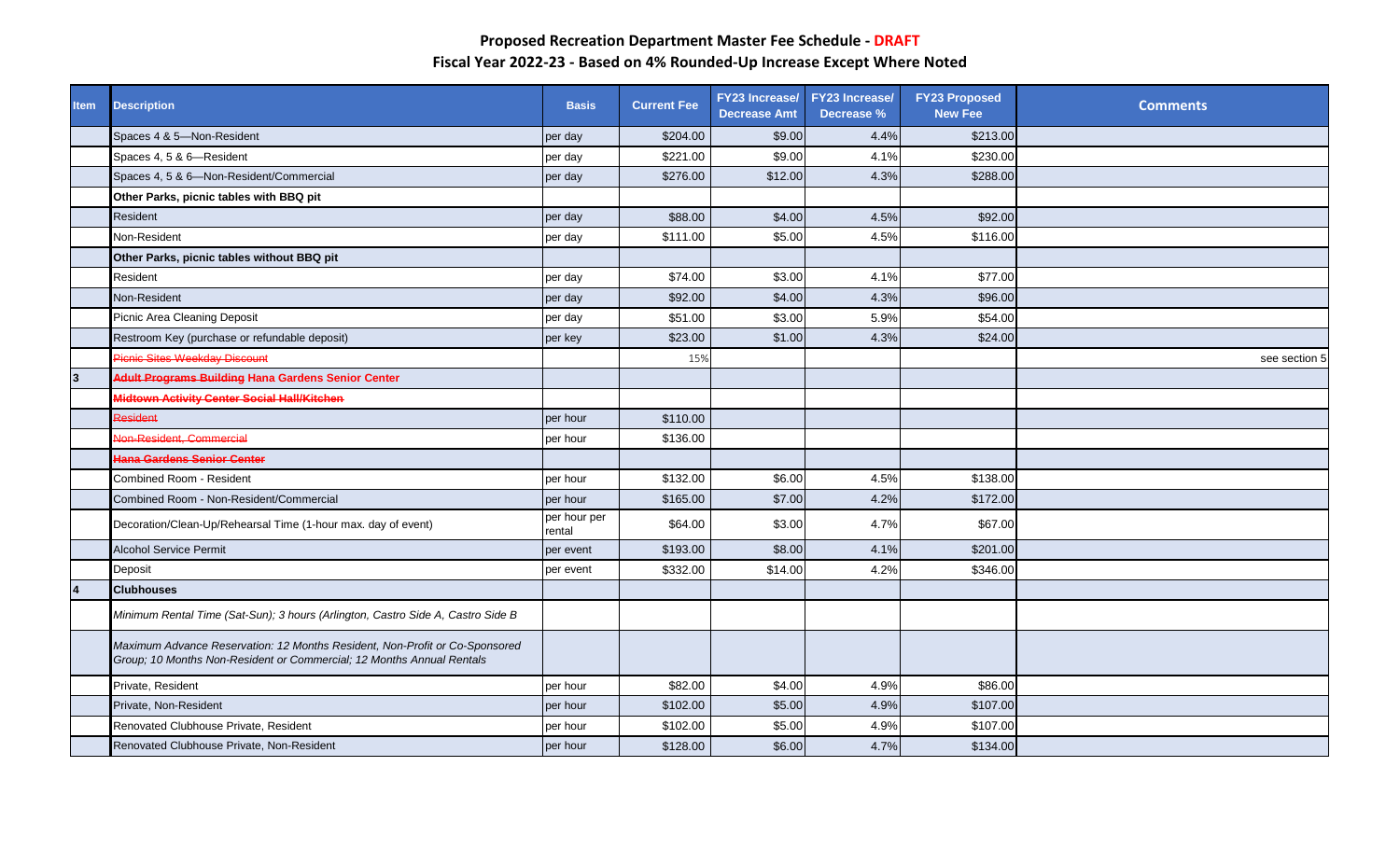| <b>Item</b> | <b>Description</b>                                                                                                        | <b>Basis</b> | <b>Current Fee</b>                                | FY23 Increase/ FY23 Increase/<br><b>Decrease Amt</b> | Decrease % | <b>FY23 Proposed</b><br><b>New Fee</b>        | <b>Comments</b>                                     |
|-------------|---------------------------------------------------------------------------------------------------------------------------|--------------|---------------------------------------------------|------------------------------------------------------|------------|-----------------------------------------------|-----------------------------------------------------|
|             | Clubhouse Weekday Discount                                                                                                | per hour     | 15%                                               |                                                      |            |                                               | moved to section 5                                  |
|             | Deposit                                                                                                                   | per event    | \$245.00                                          | \$10.00                                              | 4.1%       | \$255.00                                      |                                                     |
|             | <b>Alcohol Service Permit</b>                                                                                             | per event    | \$47.00                                           | \$2.00                                               | 4.3%       | \$49.00                                       |                                                     |
|             | Art Studio Instructor                                                                                                     | per hour     | \$43.00                                           | \$2.00                                               | 4.7%       | \$45.00                                       |                                                     |
|             |                                                                                                                           |              |                                                   |                                                      |            |                                               |                                                     |
| 5           | <b>Facility Rental Related Fees &amp; Discounts</b>                                                                       |              |                                                   |                                                      |            |                                               |                                                     |
|             | Transfer Fee - Rooms and Clubhouses                                                                                       | per date     | \$51.00                                           | \$3.00                                               | 5.9%       | \$54.00                                       |                                                     |
|             | <b>Transfer Fee - Picnics</b>                                                                                             | per date     | \$22.00                                           | \$1.00                                               | 4.5%       | \$23.00                                       |                                                     |
|             | ate Payment Fee                                                                                                           | percent      | 15%                                               | \$0.00                                               | 0.0%       | 15%                                           |                                                     |
|             | City Co-Sponsored Rental Fee Discount                                                                                     | percent      | 40%                                               | \$0.00                                               | 0.0%       | 40%                                           |                                                     |
|             | Non-Profit Rental Fee Discount                                                                                            | percent      | 20%                                               | \$0.00                                               | 0.0%       | 20%                                           |                                                     |
|             | Governmental Agency/School District Rentals (per WCCUSD Joint Use Agreement<br>inless specified in separate agreement(s)) | per event    | Cost of<br><b>Additional Staff</b><br>(if needed) |                                                      |            | <b>Additional Direct</b><br>Costs (if needed) |                                                     |
|             | Business Hours Facility Rental Discount (Mon. - Thurs. 8:30am - 4:30pm, no<br><b>olidays</b> )                            | per hour     | <b>NEW</b>                                        |                                                      |            | 15%                                           |                                                     |
|             | Chair Rental-Non-Profit/Co-Sponsored                                                                                      | each         | \$4.00                                            | \$1.00                                               | 25.0%      | \$5.00                                        |                                                     |
|             | Table Rental-Non-Profit/Co-Sponsored                                                                                      | each         | \$7.00                                            | \$1.00                                               | 14.3%      | \$8.00                                        |                                                     |
| 6           | <b>Storage Fee - Co-Sponsored Groups Only</b>                                                                             |              |                                                   |                                                      |            |                                               |                                                     |
|             | Small Locker                                                                                                              | per year     | \$365.00                                          | \$15.00                                              | 4.1%       | \$380.00                                      |                                                     |
|             | Medium Locker                                                                                                             | per year     | \$432.00                                          | \$18.00                                              | 4.2%       | \$450.00                                      |                                                     |
|             | arge Locker                                                                                                               | per year     | \$580.00                                          | \$24.00                                              | 4.1%       | \$604.00                                      |                                                     |
|             | Room/Small Clubhouse                                                                                                      | per year     | \$1,000.00                                        | \$40.00                                              | 4.0%       | \$1,040.00                                    |                                                     |
|             |                                                                                                                           |              |                                                   |                                                      |            |                                               |                                                     |
|             | <b>Recreation Field/Sports Venue Rentals and Fees</b>                                                                     |              |                                                   |                                                      |            |                                               |                                                     |
|             | Tennis Courts (min. 1 hour rental)                                                                                        |              |                                                   |                                                      |            |                                               |                                                     |
|             | Resident                                                                                                                  | per hour     | \$10.00                                           | \$0.00                                               | 0.0%       | \$10.00                                       | no fee increase but changing to min. 1 hour rentals |
|             | Non-Resident                                                                                                              | per hour     | \$12.00                                           | \$0.00                                               | 0.0%       | \$12.00                                       | no fee increase but changing to min. 1 hour rentals |
|             | Tennis Club                                                                                                               | per hour     | \$7.25                                            | $-$0.25$                                             | $-3.4%$    | \$7.00                                        | changing to min. 1 hour rentals                     |
|             | <b>Instruction Use</b>                                                                                                    | per hour     | \$17.00                                           | \$0.00                                               | 0.0%       | \$17.00                                       | no fee increase but changing to min. 1 hour rentals |
|             | City Co-Sponsored Group Team Permit Fee                                                                                   | per season   | \$26.00                                           | \$2.00                                               | 7.7%       | \$28.00                                       |                                                     |
|             | Tennis Transfer/Cancellation Fee                                                                                          | per hour     | \$1.00                                            | \$0.00                                               | 0.0%       | \$1.00                                        |                                                     |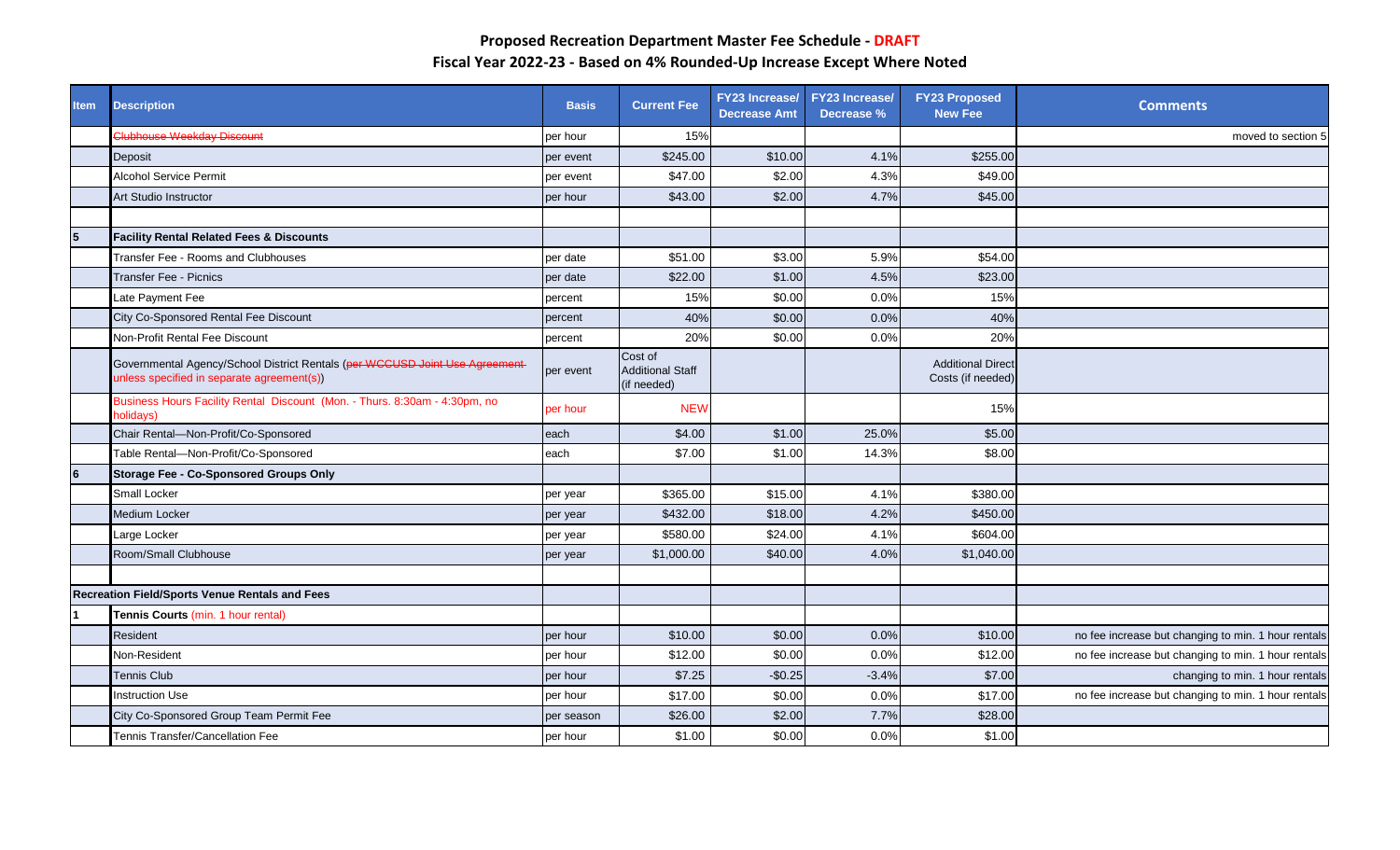| <b>Item</b>    | <b>Description</b>                                                                                               | <b>Basis</b>                      | <b>Current Fee</b> | <b>FY23 Increase/</b><br><b>Decrease Amt</b> | <b>FY23 Increase/</b><br>Decrease % | <b>FY23 Proposed</b><br><b>New Fee</b> | <b>Comments</b>                                                                                                            |
|----------------|------------------------------------------------------------------------------------------------------------------|-----------------------------------|--------------------|----------------------------------------------|-------------------------------------|----------------------------------------|----------------------------------------------------------------------------------------------------------------------------|
|                | Private Instructor Processing Fee (Tennis Certification and Insurance Required)                                  | per year                          | \$28.00            | \$2.00                                       | 7.1%                                | \$30.00                                |                                                                                                                            |
|                | Light Surcharge (Cerrito Vista)                                                                                  | per hour                          | \$4.00             | \$0.00                                       | 0.0%                                | \$4.00                                 | no fee increase but changing to min. 1 hour rentals                                                                        |
| $\overline{2}$ | <b>Play Fields</b>                                                                                               |                                   |                    |                                              |                                     |                                        |                                                                                                                            |
|                | Resident                                                                                                         | per hour                          | \$31.00            | \$1.00                                       | 3.2%                                | \$32.00                                | EC nearing top of range for comparisons. Currently cheaper<br>to reserve as Non-Resident in Albany and other nearby cities |
|                | Non-Resident                                                                                                     | per hour                          | \$42.00            | \$0.00                                       | 0.0%                                | \$42.00                                | Resident fee plus 25% surcharge                                                                                            |
|                | Cerrito Vista Hardball Field (2 hr. minimum)-Resident                                                            | per hour                          | \$43.00            | \$1.00                                       | 2.3%                                | \$44.00                                | Highest in the area                                                                                                        |
|                | Cerrito Vista Hardball Field (2 hr. minimum)-Non-Resident                                                        | per hour                          | \$54.00            | \$1.00                                       | 1.9%                                | \$55.00                                | Resident fee plus 25% surcharge                                                                                            |
|                | El Cerrito Co-Sponsored Youth Group                                                                              | per hour                          | \$12.50            | \$0.50                                       | 4.0%                                | \$13.00                                |                                                                                                                            |
|                | Fine for violation of field policies and/or damaging fields when wet and or not playable<br>or signs are posted. | per infraction                    | \$349.00           | \$14.00                                      | 4.0%                                | \$363.00                               |                                                                                                                            |
|                |                                                                                                                  |                                   |                    |                                              |                                     |                                        |                                                                                                                            |
|                | Swim Center Programs/Fees * Effective 9/1/2021 September 1                                                       |                                   |                    |                                              |                                     |                                        |                                                                                                                            |
|                | <b>Adult Swim Fees</b>                                                                                           |                                   |                    |                                              |                                     |                                        |                                                                                                                            |
|                | Lap Swim/Recreation/Family Swim                                                                                  |                                   |                    |                                              |                                     |                                        |                                                                                                                            |
|                | 30 Day Pass - Resident                                                                                           | er month<br>valid 30 days         | \$93.00            | \$3.00                                       | 3.2%                                | \$96.00                                | Back to 30 day pass                                                                                                        |
|                | <b>30 Day Pass - Non-Resident</b>                                                                                | per month<br>valid 30 days        | \$116.00           | \$3.00                                       | 2.6%                                | \$119.00                               | Back to 30 day pass                                                                                                        |
|                | 30 Day Pass Three Month Discount                                                                                 | er month                          |                    |                                              |                                     |                                        |                                                                                                                            |
|                | 5-Swim Pass-Resident                                                                                             | per pass                          | \$93.00            | \$3.00                                       | 3.2%                                | \$96.00                                |                                                                                                                            |
|                | 5-Swim Pass-Non-Resident                                                                                         | per pass                          | \$116.00           | \$3.00                                       | 2.6%                                | \$119.00                               |                                                                                                                            |
|                | Drop-In                                                                                                          | per use                           | \$8.00             | \$0.00                                       | 0.0%                                | \$8.00                                 | already highest drop-in in the area                                                                                        |
|                | <b>Masters Swim Team</b>                                                                                         |                                   |                    |                                              |                                     |                                        |                                                                                                                            |
|                | Drop-In                                                                                                          | per use                           | \$12.00            | \$0.00                                       | 0.0%                                | \$12.00                                |                                                                                                                            |
|                | 30 Day Pass - Resident                                                                                           | <b>ber</b> month<br>valid 30 days | \$90.00            | \$6.00                                       | 6.7%                                | \$96.00                                |                                                                                                                            |
|                | 30 Day Pass - Non-Resident                                                                                       | ber month<br>valid 30 days        | \$113.00           | \$6.00                                       | 5.3%                                | \$119.00                               |                                                                                                                            |
|                | Masters Three Month Discount                                                                                     | er month                          |                    |                                              |                                     |                                        |                                                                                                                            |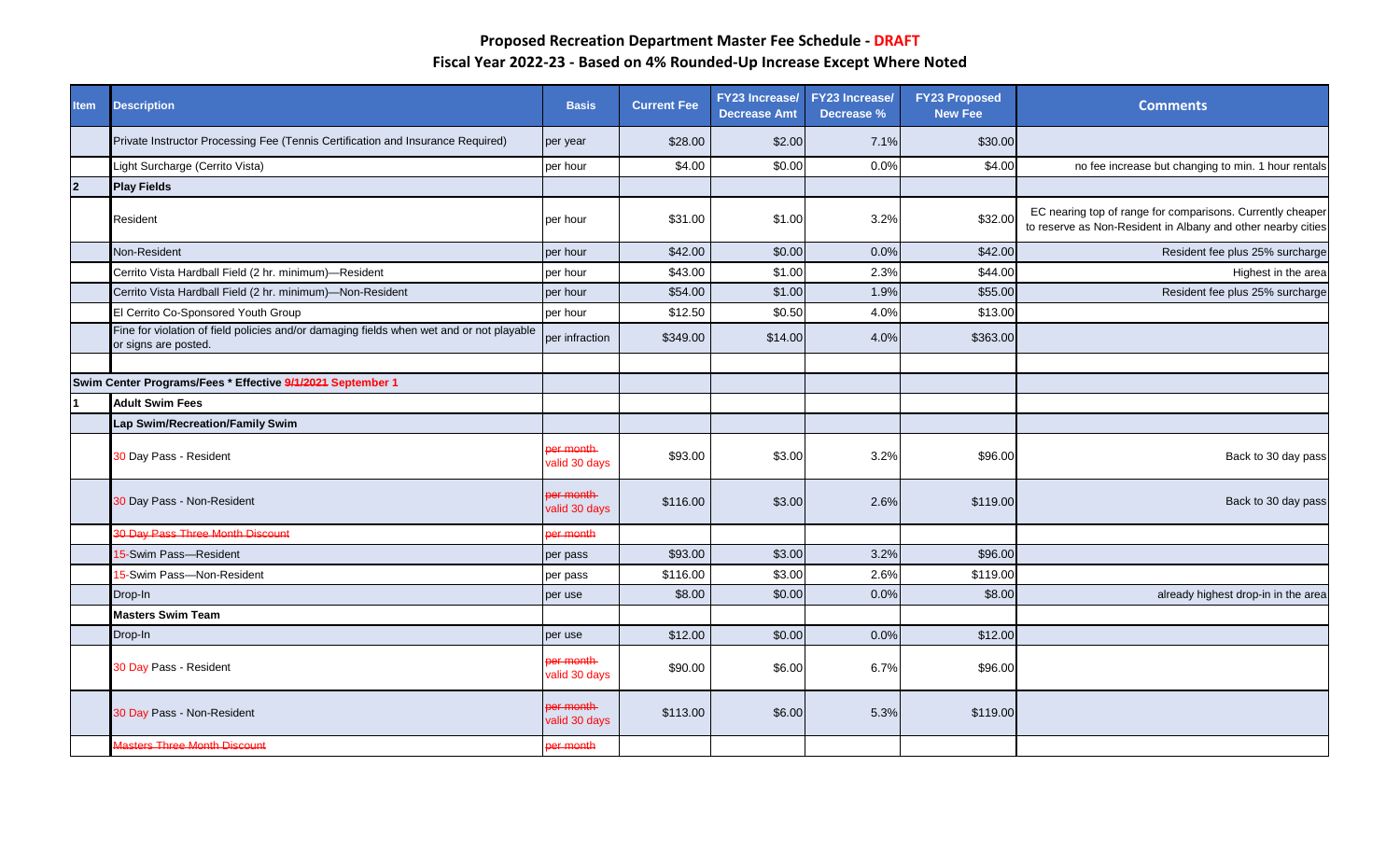| <b>Item</b>    | <b>Description</b>                                                             | <b>Basis</b>               | <b>Current Fee</b> | <b>FY23</b> Increase/<br><b>Decrease Amt</b> | <b>FY23 Increase/</b><br>Decrease % | <b>FY23 Proposed</b><br><b>New Fee</b> | <b>Comments</b>                                         |
|----------------|--------------------------------------------------------------------------------|----------------------------|--------------------|----------------------------------------------|-------------------------------------|----------------------------------------|---------------------------------------------------------|
|                | Masters 10 Workout Pass - Resident                                             | per pass                   |                    |                                              |                                     |                                        |                                                         |
|                | Masters 10 Workout Pass - Non-Resident                                         | per pass                   |                    |                                              |                                     |                                        |                                                         |
|                | Masters Plus-Any Masters Workout/Lap Swim 1 Month Only (No quarterly discount) |                            |                    |                                              |                                     |                                        | "no quarterly discount" no longer applicable            |
|                | Monthly 30 Day Masters Plus Resident                                           | per month<br>valid 30 days | \$129.00           | \$7.00                                       | 5.4%                                | \$136.00                               | Back to 30 day pass                                     |
|                | Monthly 30 Day Masters Plus Non-Resident                                       | per month<br>valid 30 days | \$162.00           | \$8.00                                       | 4.9%                                | \$170.00                               | Back to 30 day pass                                     |
| $\overline{2}$ | Recreation Parent & Child Swim/Splash Park/Tot Splash                          |                            |                    |                                              |                                     |                                        |                                                         |
|                | Drop-in                                                                        |                            |                    |                                              |                                     |                                        |                                                         |
|                | Adult (18+)                                                                    | per use                    | \$8.00             | \$0.00                                       | 0.0%                                | \$8.00                                 | already highest drop-in in the area                     |
|                | Child (1-6 years)                                                              | <del>per use</del>         |                    |                                              |                                     |                                        |                                                         |
|                | Youth (1-17 years)                                                             | per use                    | \$5.00             | \$0.00                                       | 0.0%                                | \$5.00                                 | already highest drop-in in the area                     |
|                | Splash Park Only & Tot Splash                                                  | per use                    | \$4.00             | \$1.00                                       | 25.0%                               | \$5.00                                 | raising to match youth price                            |
|                | Non-Swimmer Fee                                                                | per use                    | \$4.00             | \$1.00                                       | 25.0%                               | \$5.00                                 | raising to match youth price                            |
|                | Organized Groups (minimum of 15)                                               | per child                  | \$4.00             | \$1.00                                       | 25.0%                               | \$5.00                                 | raising to match youth price                            |
|                | 30 Days                                                                        |                            |                    |                                              |                                     |                                        |                                                         |
|                | Child (1-6 years) Resident                                                     | valid 30 days              |                    |                                              |                                     |                                        |                                                         |
|                | Child (1-6 years) Non-Resident                                                 | valid 30 days              |                    |                                              |                                     |                                        |                                                         |
|                | Youth-(1-17 years) Resident                                                    | valid 30 days              | \$55.00            | \$3.00                                       | 5.5%                                | \$58.00                                |                                                         |
|                | Youth-(1-17 years) Non-Resident                                                | valid 30 days              | \$68.00            | \$5.00                                       | 7.4%                                | \$73.00                                |                                                         |
|                | Ten 15 Swim Pass (valid April through Oct.)                                    |                            |                    |                                              |                                     |                                        |                                                         |
|                | Child Resident (ages 1-6)                                                      | ber pass                   |                    |                                              |                                     |                                        |                                                         |
|                | Child Non-Resident (ages 1-6)                                                  | per pass                   |                    |                                              |                                     |                                        |                                                         |
|                | Youth Resident (1-17)                                                          | per pass                   | \$38.00            | \$20.00                                      | 52.6%                               | \$58.00                                | changing from 10 to 15 punch to make same as adult pass |
|                | Youth Non-Resident (1-17)                                                      | per pass                   | \$47.00            | \$26.00                                      | 55.3%                               | \$73.00                                | changing from 10 to 15 punch to make same as adult pass |
|                | <b>Family Season Passes</b>                                                    |                            |                    |                                              |                                     |                                        |                                                         |
|                | Family Season Pass (6/1-9/30) Resident (max 5 family members per address)      | <b>Valid Season</b>        | \$407.00           |                                              |                                     |                                        | Not used, not offered by other pools                    |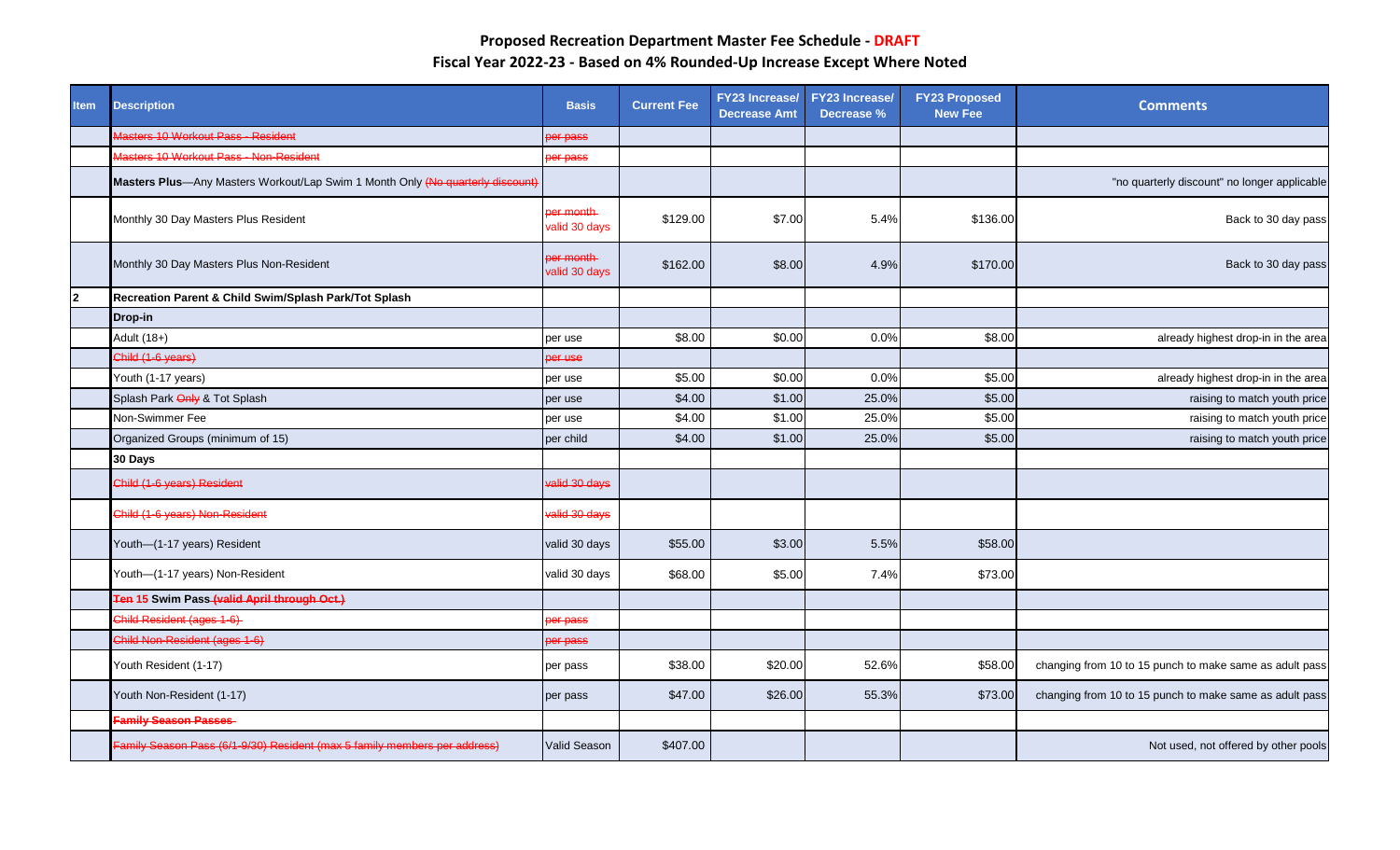| <b>Item</b> | <b>Description</b>                                                          | <b>Basis</b>          | <b>Current Fee</b> | FY23 Increase/<br><b>Decrease Amt</b> | <b>FY23 Increase/</b><br>Decrease % | <b>FY23 Proposed</b><br><b>New Fee</b> | <b>Comments</b>                                                                             |
|-------------|-----------------------------------------------------------------------------|-----------------------|--------------------|---------------------------------------|-------------------------------------|----------------------------------------|---------------------------------------------------------------------------------------------|
|             | Family Season Pass (6/1-9/30) Non-Res (max 5 family members per address)    | Valid Season          | \$459.00           |                                       |                                     |                                        | Not used, not offered by other pools                                                        |
|             | Additional Family Members (up to 3 additional)                              | Valid Season          | \$31.00            |                                       |                                     |                                        | Not used, not offered by other pools                                                        |
|             | Additional Family Members (up to 3 additional) Non-Res                      | Valid Season          | \$39.00            |                                       |                                     |                                        | Not used, not offered by other pools                                                        |
|             | Splash Park/Tot Splash Only Ten Swim Pass                                   |                       |                    |                                       |                                     |                                        |                                                                                             |
|             | Resident                                                                    | per pass              | \$28.00            | \$3.00                                | 10.7%                               | \$31.00                                |                                                                                             |
|             | Non-Resident                                                                | per pass              | \$35.00            | \$4.00                                | 11.4%                               | \$39.00                                |                                                                                             |
|             |                                                                             |                       |                    |                                       |                                     |                                        |                                                                                             |
| 13          | <b>Water Aerobics Deep/Shallow</b>                                          |                       |                    |                                       |                                     |                                        |                                                                                             |
|             | Drop In                                                                     | per use               | \$12.00            | \$0.00                                | 0.0%                                | \$12.00                                | already highest drop-in in the area                                                         |
|             | Ten Workout 10-Punch-Pass - Resident                                        | per pass              | \$82.00            | \$5.00                                | 6.1%                                | \$87.00                                |                                                                                             |
|             | <b>Fen Workout 10-Punch-Pass - Non-Resident</b>                             | per pass              | \$97.00            | \$12.00                               | 12.4%                               | \$109.00                               |                                                                                             |
| 4           | <b>Swim Lessons</b>                                                         |                       |                    |                                       |                                     |                                        |                                                                                             |
|             | Private-Resident                                                            | per class             | \$33.00            | \$2.00                                | 6.1%                                | \$35.00                                |                                                                                             |
|             | Private-Non-Resident                                                        | per class             | \$41.00            | \$3.00                                | 7.3%                                | \$44.00                                |                                                                                             |
|             | Semi-Private - Resident                                                     | per class             | \$56.00            | \$3.00                                | 5.4%                                | \$59.00                                |                                                                                             |
|             | Semi-Private - Non-Resident                                                 | per class             | \$70.00            | \$4.00                                | 5.7%                                | \$74.00                                |                                                                                             |
|             | Youth Groups-Resident                                                       | per class             | \$13.00            | \$1.00                                | 7.7%                                | \$14.00                                |                                                                                             |
|             | Youth Groups-Non-Resident                                                   | per class             | \$16.00            | \$1.00                                | 6.3%                                | \$17.00                                |                                                                                             |
|             | Teen/Adult & Special Arrangement Group Lesson-Resident                      | per class             | \$14.00            | \$1.00                                | 7.1%                                | \$15.00                                |                                                                                             |
|             | Teen/Adult & Special Arrangement Group Lesson-Non-Resident                  | per class             | \$17.00            | \$1.00                                | 5.9%                                | \$18.00                                |                                                                                             |
|             | Teen/Adult Group Lessons - Resident                                         | per class             | \$14.00            | \$5.00                                | 35.7%                               | \$19.00                                | lessons are 55 minutes in length, need to charge more than<br>the standard 25 minute lessor |
|             | Teen/Adult Group Lessons - Non-Resident                                     | per class             | \$17.00            | \$7.00                                | 41.2%                               | \$24.00                                |                                                                                             |
| 15          | <b>Swimming Clubs, Teams &amp; Meets</b>                                    |                       |                    |                                       |                                     |                                        |                                                                                             |
|             | Pre-Swim Team (50 minutes, 4 days/week)                                     |                       |                    |                                       |                                     |                                        |                                                                                             |
|             | Resident                                                                    | per hour              | \$5.00             |                                       |                                     |                                        | See Gators prices below                                                                     |
|             | Non-Resident                                                                | per hour              | \$6.00             |                                       |                                     |                                        | See Gators prices below                                                                     |
|             | El Cerrito High School Swim Team (February through May)                     | per season            | \$3,000.00         | \$120.00                              | 4.0%                                | \$3,120.00                             |                                                                                             |
|             | El Cerrito High School Swim Team (February through May) non-operating hours | per hour per<br>staff | \$31.00            | \$1.00                                | 3.2%                                | \$32.00                                | should be same price as Lifeguard fee                                                       |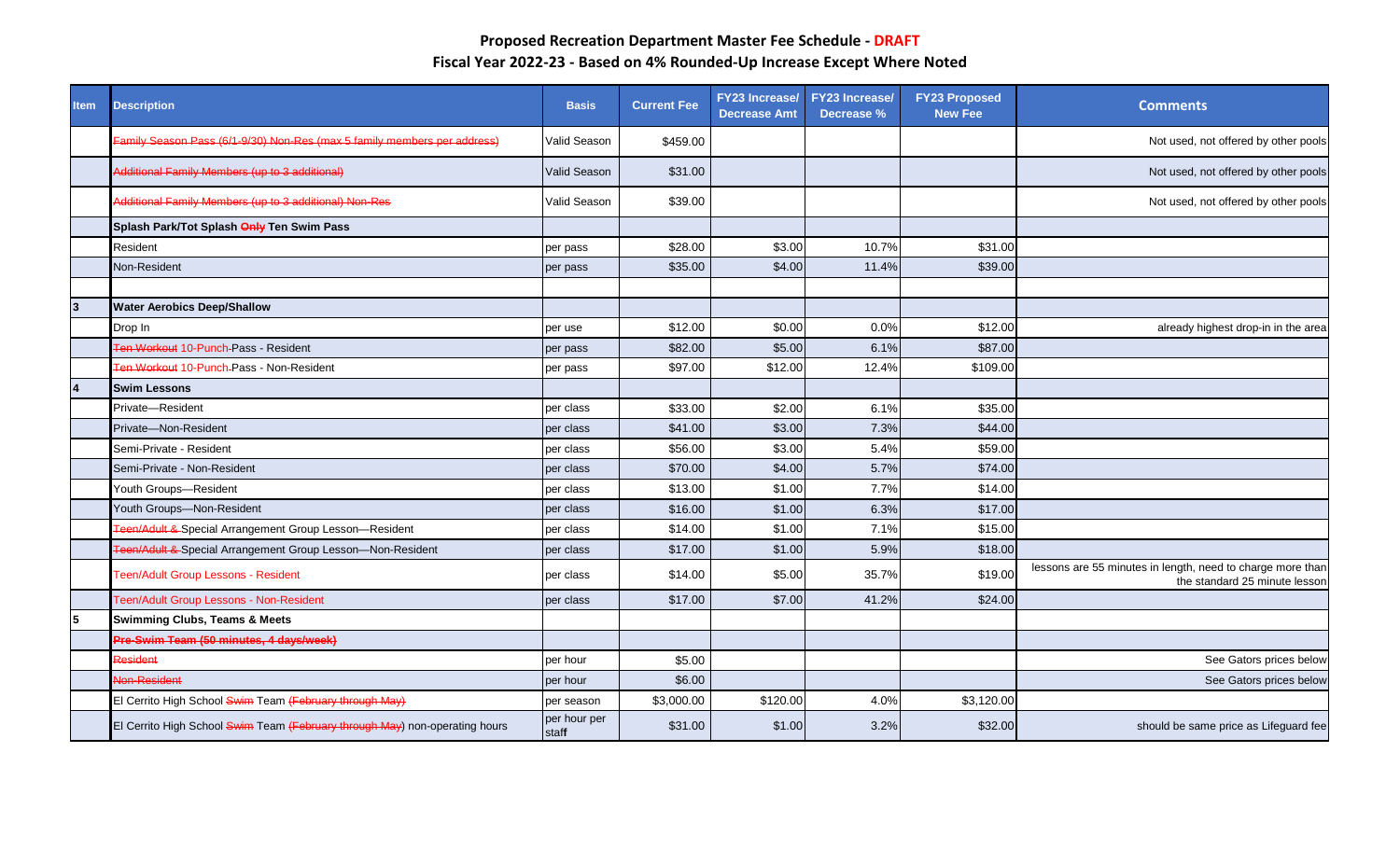| <b>Item</b> | <b>Description</b>                                                                                                                                       | <b>Basis</b>                   | <b>Current Fee</b> | <b>FY23 Increase/</b><br><b>Decrease Amt</b> | <b>FY23 Increase/</b><br>Decrease % | <b>FY23 Proposed</b><br><b>New Fee</b> | <b>Comments</b>                                                                                  |
|-------------|----------------------------------------------------------------------------------------------------------------------------------------------------------|--------------------------------|--------------------|----------------------------------------------|-------------------------------------|----------------------------------------|--------------------------------------------------------------------------------------------------|
|             | <b>Gators Swim Club Team</b>                                                                                                                             |                                |                    |                                              |                                     |                                        |                                                                                                  |
|             | One Swimmer - Resident                                                                                                                                   | per hour                       | \$6.00             | \$0.00                                       | 0.0%                                | \$6.00                                 | prices have increased over the past year due to practice<br>times, and will continue to increase |
|             | One Swimmer - Non-Resident                                                                                                                               | per hour                       | \$7.00             | \$0.00                                       | 0.0%                                | \$7.00                                 |                                                                                                  |
|             | Each Additional Household Member Discount                                                                                                                | monthly<br>discount<br>percent | 10%                | \$0.00                                       | 0.0%                                | 10%                                    |                                                                                                  |
| 6           | <b>Swim Center Rentals</b>                                                                                                                               |                                |                    |                                              |                                     |                                        |                                                                                                  |
|             | Long-Term Pool Rentals                                                                                                                                   | per lane/ per<br>hour          | \$16.00            | \$1.00                                       | 6.3%                                | \$17.00                                |                                                                                                  |
|             | Lane Rental Fee                                                                                                                                          | per lane/ per<br>hour          | \$21.00            | \$0.00                                       | 0.0%                                | \$21.00                                |                                                                                                  |
|             | Emery G. Weed III Lap Pool-Resident, non-operating hours, practice time                                                                                  | per hour                       | \$153.00           | \$7.00                                       | 4.6%                                | \$160.00                               |                                                                                                  |
|             | Emery G. Weed III Lap Pool-Non-Resident, non-operating hours, practice time                                                                              | per hour                       | \$192.00           | \$8.00                                       | 4.2%                                | \$200.00                               |                                                                                                  |
|             | Emery G. Weed III Lap Pool-Resident, non-operating hours, event rental                                                                                   | per hour                       | \$254.00           | \$11.00                                      | 4.3%                                | \$265.00                               |                                                                                                  |
|             | Emery G. Weed III Lap Pool—Non-Resident/Commercial, non-operating hours, event<br>rental                                                                 | per hour                       | \$318.00           | \$13.00                                      | 4.1%                                | \$331.00                               |                                                                                                  |
|             | Swim Center Rental Deposit (refundable)                                                                                                                  | per event                      | \$109.00           | \$5.00                                       | 4.6%                                | \$114.00                               |                                                                                                  |
|             | Recreation Pool-Resident (1-50 people) (2-hour minimum)                                                                                                  | per hour                       | \$178.00           | \$8.00                                       | 4.5%                                | \$186.00                               |                                                                                                  |
|             | Recreation Pool-Non-Resident (1-50 people) (2-hour minimum)                                                                                              | per hour                       | \$223.00           | \$10.00                                      | 4.5%                                | \$233.00                               |                                                                                                  |
|             | Recreation Pool-Resident (51-100 people) (2-hour minimum)                                                                                                | per hour                       | \$192.00           | \$8.00                                       | 4.2%                                | \$200.00                               |                                                                                                  |
|             | Recreation Pool-Non-Resident (51-100 people) (2-hour minimum)                                                                                            | per hour                       | \$240.00           | \$10.00                                      | 4.2%                                | \$250.00                               |                                                                                                  |
|             | Splash Park Rental-Resident (1-50 people) (2-hour minimum)                                                                                               | per hour                       | \$157.00           | \$7.00                                       | 4.5%                                | \$164.00                               |                                                                                                  |
|             | Splash Park Rental-Non-Resident (1-50 people) (2-hour minimum)                                                                                           | per hour                       | \$195.00           | \$10.00                                      | 5.1%                                | \$205.00                               |                                                                                                  |
|             | Splash Park Rental-Resident (51-100 people) (2-hour minimum)                                                                                             | per hour                       | \$168.00           | \$7.00                                       | 4.2%                                | \$175.00                               |                                                                                                  |
|             | Splash Park Rental-Non-Resident (51-100 people) (2-hour minimum)                                                                                         | per hour                       | \$210.00           | \$9.00                                       | 4.3%                                | \$219.00                               |                                                                                                  |
|             | <b>Transfer Fee</b>                                                                                                                                      | per booking                    | \$51.00            | \$3.00                                       | 5.9%                                | \$54.00                                |                                                                                                  |
|             | Picnic Area Rental During Recreation Swim (Splash Park Area & Swim Camp Lawn<br>Area) Resident (11-20 people) - listed fee plus lifeguard rate below     | per event                      | \$82.00            | \$4.00                                       | 4.9%                                | \$86.00                                | \$86+\$32/hour                                                                                   |
|             | Picnic Area Rental During Recreation Swim (Splash Park Area & Swim Camp Lawn<br>Area) Non-Resident (11-20 people) - listed fee plus lifeguard rate below | per event                      | 125% of Res Fee    | \$0.00                                       | 0.0%                                | 125% of Resident                       |                                                                                                  |
|             | Picnic Area rental during Recreation Swim (Swim Camp Lawn Area) Resident (11-15<br>people) - listed fee plus lifeguard rate below                        | per event                      | \$62.00            | \$3.00                                       | 4.8%                                | \$65.00                                | \$65+\$32/hour                                                                                   |
|             | Picnic Area rental during Recreation Swim (Swim Camp Lawn Area) Non-Resident (11<br>15 people) - listed fee plus lifeguard rate below                    | per event                      | 125% of Res Fee    | \$0.00                                       | 0.0%                                | 125% of Resident                       |                                                                                                  |
|             | Lifeguard Fee                                                                                                                                            | per hour                       | \$30.00            | \$2.00                                       | 6.7%                                | \$32.00                                |                                                                                                  |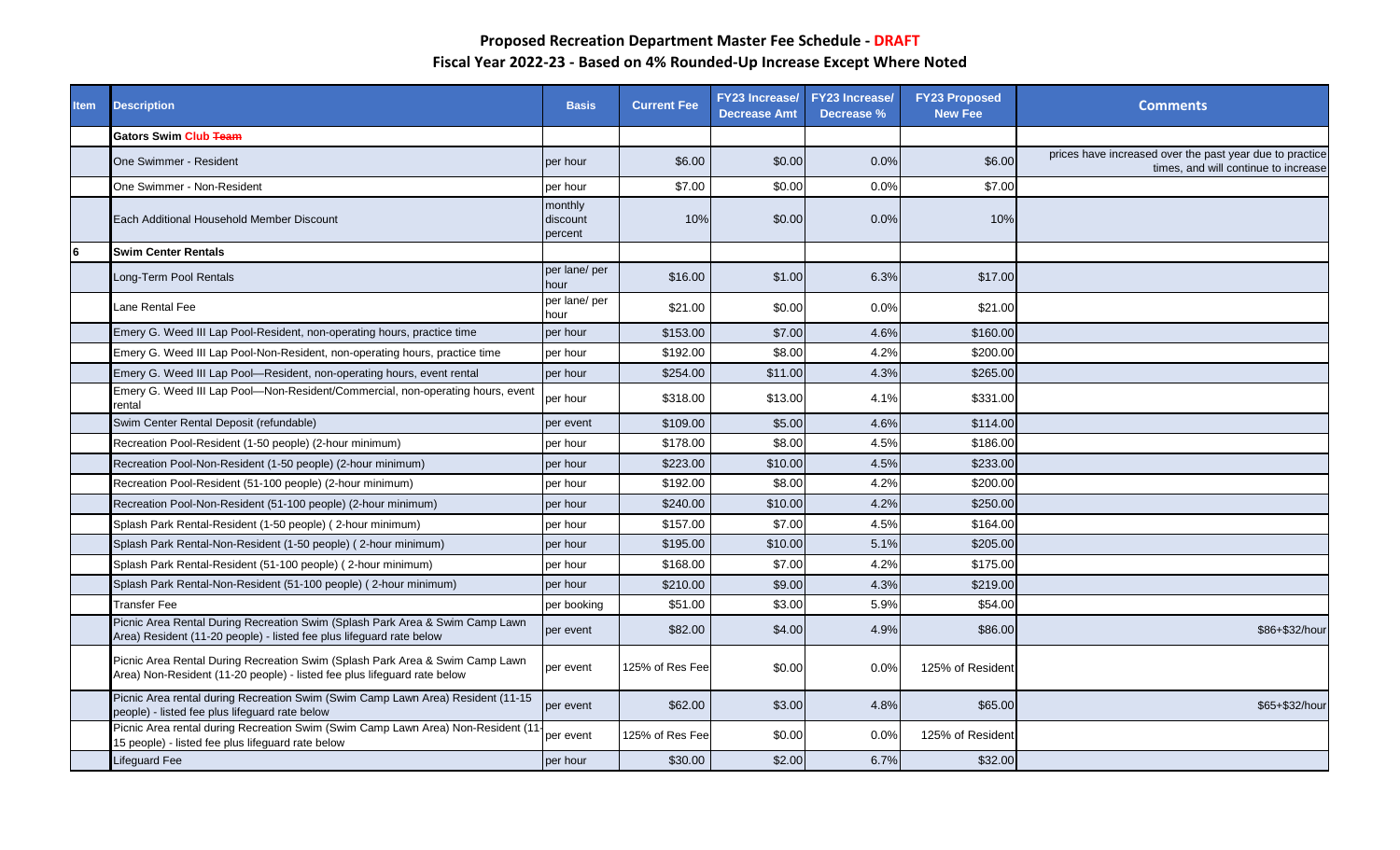| <b>Item</b>    | <b>Description</b>                                                                                                                     | <b>Basis</b>                        | <b>Current Fee</b> | <b>FY23 Increase/</b><br><b>Decrease Amt</b> | <b>FY23 Increase/</b><br>Decrease % | <b>FY23 Proposed</b><br><b>New Fee</b> | <b>Comments</b>                                                                                                                                                        |
|----------------|----------------------------------------------------------------------------------------------------------------------------------------|-------------------------------------|--------------------|----------------------------------------------|-------------------------------------|----------------------------------------|------------------------------------------------------------------------------------------------------------------------------------------------------------------------|
|                | <b>Miscellaneous Swim Center Fees</b>                                                                                                  |                                     |                    |                                              |                                     |                                        |                                                                                                                                                                        |
|                | Auto-Debit Pass Discount                                                                                                               | per month                           | 5%                 | 3%                                           | 60.0%                               | 8%                                     | increasing discount to encourage more auto-debit usage                                                                                                                 |
|                | Single Lane Program/Holiday Reservation Surcharge - Resident                                                                           | per swim                            | \$2.00             | \$1.00                                       | 50.0%                               | \$3.00                                 |                                                                                                                                                                        |
|                | Single Lane Program/Holiday Reservation Surcharge - Non-Resident                                                                       | per swim                            | \$4.00             | \$1.00                                       | 25.0%                               | \$5.00                                 |                                                                                                                                                                        |
|                | Monthly Passes Pro-Rated for Remaining Days Based on Beginning Effective Date<br>Only (proration will not be applied to the Admin Fee) | per pass                            |                    |                                              |                                     |                                        | No longer needed, back to 30-day pass                                                                                                                                  |
|                |                                                                                                                                        |                                     |                    |                                              |                                     |                                        |                                                                                                                                                                        |
|                | <b>Youth Programs</b>                                                                                                                  |                                     |                    |                                              |                                     |                                        |                                                                                                                                                                        |
|                | Day Camps *Effective 9/1/2021 September 1                                                                                              |                                     |                    |                                              |                                     |                                        |                                                                                                                                                                        |
|                | City Run Camp Resident (Price based on number of days up to 5 days, hours, special<br>events, field trips, supplies needed)            | See brochure<br>for actual<br>costs | \$20-\$500         | \$50.00                                      | 10.0%                               | 20-\$550                               |                                                                                                                                                                        |
|                | City Run Camp Non-Resident                                                                                                             | 125% of<br>resident fee             |                    |                                              |                                     |                                        |                                                                                                                                                                        |
|                | Day Camp Deposit                                                                                                                       | per<br>camp/week                    | \$35.00            | \$5.00                                       | 14.3%                               | \$40.00                                |                                                                                                                                                                        |
|                | Day Camp Cancellation Fee                                                                                                              | per<br>camp/week                    | \$35.00            | \$5.00                                       | 14.3%                               | \$40.00                                | Cancellation fee equal to camp deposit. Increased<br>deposit/cancellation to discourage last minute cancellations<br>and retain more revenue in cases of cancellation. |
| $\overline{2}$ | Overnight Camp *Effective 9/1/2021 September 1                                                                                         |                                     |                    |                                              |                                     |                                        |                                                                                                                                                                        |
|                | Camper - Resident (price depends on staffing and rental costs, duration of session<br>and other fixed costs)                           | per session                         | \$425-\$825        | \$19-\$33                                    | 4%-4.8%                             | \$444-\$858                            |                                                                                                                                                                        |
|                | Camper Non-Resident                                                                                                                    | 120% of<br>resident fee             |                    |                                              |                                     |                                        |                                                                                                                                                                        |
|                | <b>CIT/TILT Programs - Residents</b>                                                                                                   | per session                         | \$200-\$425        | $$8 - $17$                                   | 4.0%                                | \$208-\$442                            |                                                                                                                                                                        |
|                | CIT/TILT Programs - Non-Residents                                                                                                      | 120% of<br>resident fee             |                    |                                              |                                     |                                        |                                                                                                                                                                        |
|                | Deposit                                                                                                                                | per week                            | \$159.00           | \$7.00                                       | 4.4%                                | \$166.00                               |                                                                                                                                                                        |
|                |                                                                                                                                        |                                     |                    |                                              |                                     |                                        |                                                                                                                                                                        |
| 3              | <b>Before/After School Childcare</b>                                                                                                   |                                     |                    |                                              |                                     |                                        |                                                                                                                                                                        |
|                | 5 day schedule, AM Care (~ 1.5 hours/day)                                                                                              | per month (10<br>Total)             | \$289.00           | \$26.00                                      | 9.0%                                | \$315.00                               | aligning with comparable programs, accounting for hard<br>costs associated with program even though it is only 1.5<br>hours per day                                    |
|                | 4 day schedule, AM Care (~1.5vhours/day)                                                                                               | per month (10<br>Total)             | \$254.00           | \$23.00                                      | 9.1%                                | \$277.00                               | aligning with comparable programs, accounting for hard<br>costs associated with program even though it is only 1.5<br>hours per day                                    |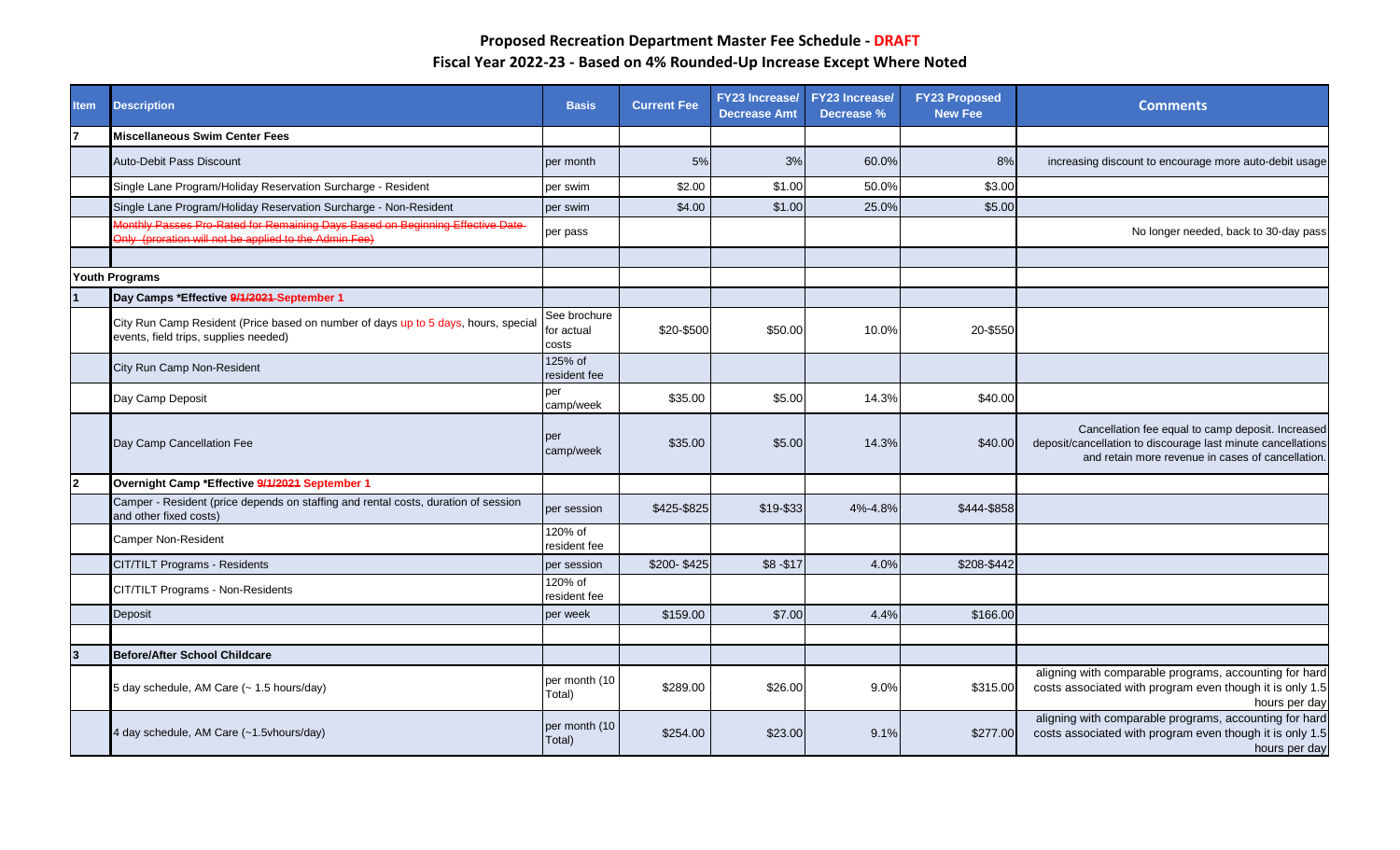| <b>Item</b> | <b>Description</b>                                                          | <b>Basis</b>            | <b>Current Fee</b> | <b>FY23 Increase/</b><br><b>Decrease Amt</b> | <b>FY23 Increase/</b><br>Decrease % | <b>FY23 Proposed</b><br><b>New Fee</b> | <b>Comments</b>                                                                                                                     |
|-------------|-----------------------------------------------------------------------------|-------------------------|--------------------|----------------------------------------------|-------------------------------------|----------------------------------------|-------------------------------------------------------------------------------------------------------------------------------------|
|             | 3 day schedule, AM Care (~1.5 hours/day)                                    | per month (10<br>Total) | \$208.00           | \$19.00                                      | 9.1%                                | \$227.00                               | aligning with comparable programs, accounting for hard<br>costs associated with program even though it is only 1.5<br>hours per day |
|             | 2 day schedule, AM Care (~1.5 hours/day)                                    | per month (10<br>Total) | \$150.00           | \$14.00                                      | 9.3%                                | \$164.00                               | aligning with comparable programs, accounting for hard<br>costs associated with program even though it is only 1.5<br>hours per day |
|             | day schedule, AM Care (~1.5 hours/day)                                      | per month (10<br>Total) | \$75.00            | \$7.00                                       | 9.3%                                | \$82.00                                | aligning with comparable programs, accounting for hard<br>costs associated with program even though it is only 1.5<br>hours per day |
|             | 5 day schedule, TK/Kinder Childcare (~ 4.25 hours/day)                      | per month (10<br>Total) | \$725.00           | \$32.00                                      | 4.4%                                | \$757.00                               |                                                                                                                                     |
|             | 4 day schedule, TK/Kinder Childcare (~4.25 hours/day)                       | per month (10<br>Total) | \$638.00           | \$28.00                                      | 4.4%                                | \$666.00                               |                                                                                                                                     |
|             | 3 day schedule, TK/Kinder Childcare (~4.25 hours/day)                       | per month (10<br>Total) | \$522.00           | \$23.00                                      | 4.4%                                | \$545.00                               |                                                                                                                                     |
|             | 2 day schedule, TK/Kinder Childcare (~4.25 hours/day)                       | per month (10<br>Total) | \$377.00           | \$17.00                                      | 4.5%                                | \$394.00                               |                                                                                                                                     |
|             | day schedule, TK/ Kinder Childcare (~4.25 hours/day)                        | per month (10<br>Total) | \$189.00           | \$8.00                                       | 4.2%                                | \$197.00                               |                                                                                                                                     |
|             | 5 day schedule, Kindergarten Childcare (~ 4 hours/day)                      | per month (10<br>Total) | \$683.00           | \$30.00                                      | 4.4%                                | \$713.00                               |                                                                                                                                     |
|             | 4 day schedule, Kindergarten Childcare (~4 hours/day)                       | per month (10<br>Total) | \$601.00           | \$26.00                                      | 4.3%                                | \$627.00                               |                                                                                                                                     |
|             | 3 day schedule, Kindergarten Childcare (~4 hours/day)                       | per month (10<br>Total) | \$491.00           | \$22.00                                      | 4.5%                                | \$513.00                               |                                                                                                                                     |
|             | 2 day schedule, Kindergarten Childcare (~4 hours/day)                       | per month (10<br>Total) | \$355.00           | \$16.00                                      | 4.5%                                | \$371.00                               |                                                                                                                                     |
|             | day schedule, Kindergarten Childcare (~4 hours/day)                         | per month (10<br>Total) | \$177.00           | \$20.00                                      | 11.3%                               | \$197.00                               |                                                                                                                                     |
|             | 5 day schedule, $1^{st}$ - $6^{th}$ PM Care (~3.33 hours/day)               | per month (10<br>Total) | \$591.00           | \$30.00                                      | 5.1%                                | \$621.00                               |                                                                                                                                     |
|             | 4 day schedule, $1^{st}$ - $6^{th}$ Care (3.33 hours/day)                   | per month (10<br>Total) | \$520.00           | \$27.00                                      | 5.2%                                | \$547.00                               |                                                                                                                                     |
|             | 3 day schedule, 1 <sup>st</sup> - 6 <sup>th</sup> PM Care (~3.33 hours/day) | per month (10<br>Total) | \$426.00           | \$21.00                                      | 4.9%                                | \$447.00                               |                                                                                                                                     |
|             | 2 day schedule, $1^{st}$ - $6^{th}$ PM Care (~3.33 hours/day)               | per month (10<br>Total) | \$308.00           | \$15.00                                      | 4.9%                                | \$323.00                               |                                                                                                                                     |
|             | day schedule, 1 <sup>st</sup> - 6 <sup>th</sup> PM Care (~3.33 hours/day)   | per month (10<br>Total) | \$154.00           | \$7.00                                       | 4.5%                                | \$161.00                               |                                                                                                                                     |
|             | 4 day schedule, TK & Kinder Club (~1 hour/day)                              | per month (10<br>Total) | \$158.00           |                                              |                                     |                                        | changing fee structure to daily rate below                                                                                          |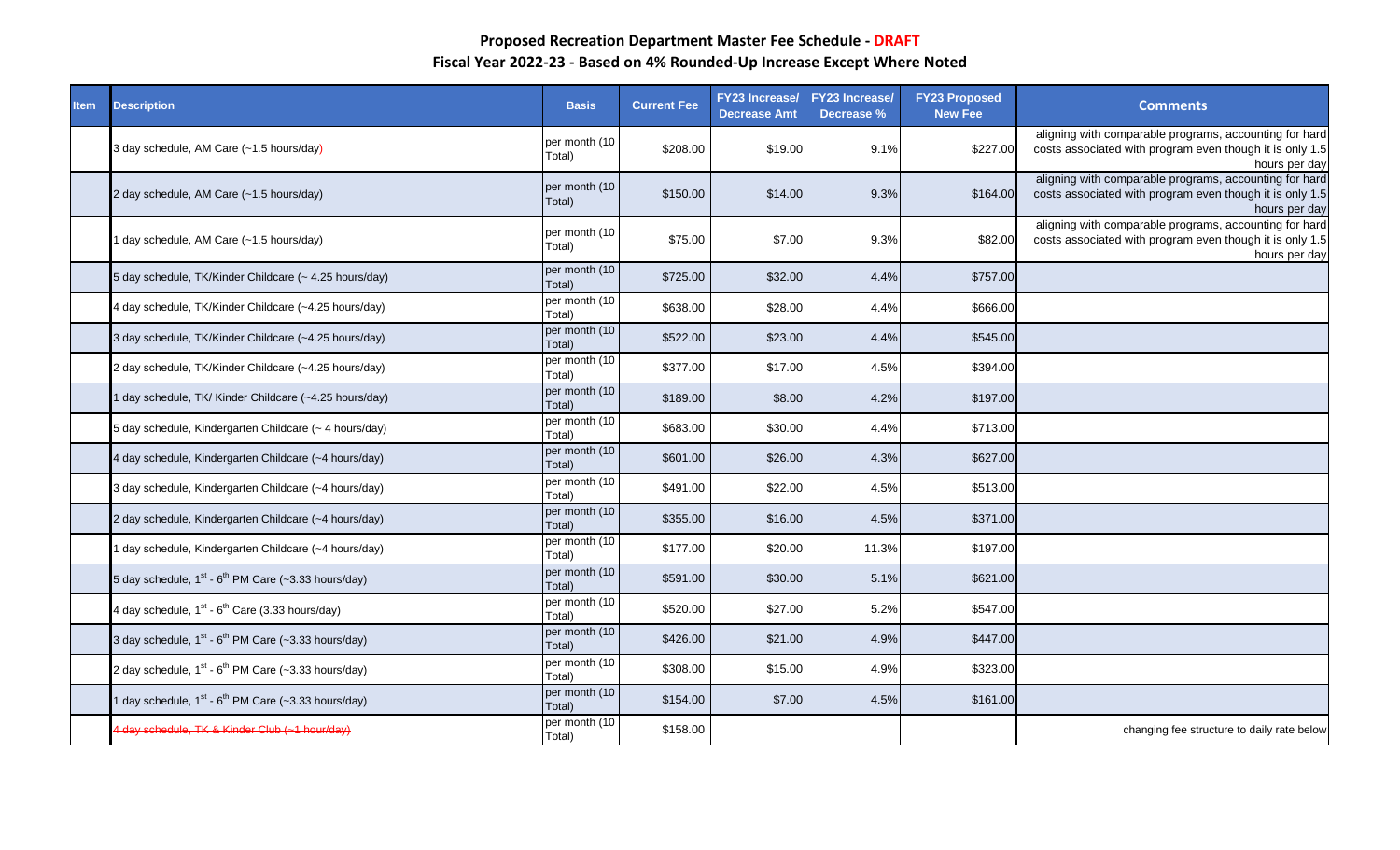| <b>Item</b> | <b>Description</b>                                                                                                              | <b>Basis</b>                          | <b>Current Fee</b>              | <b>Decrease Amt</b> | FY23 Increase/ FY23 Increase/<br>Decrease % | <b>FY23 Proposed</b><br>New Fee | <b>Comments</b>                            |
|-------------|---------------------------------------------------------------------------------------------------------------------------------|---------------------------------------|---------------------------------|---------------------|---------------------------------------------|---------------------------------|--------------------------------------------|
|             | 3 day schedule, TK & Kinder Club (~1 hour/day)                                                                                  | per month (10<br>Total)               | \$129.00                        |                     |                                             |                                 | changing fee structure to daily rate below |
|             | 2 day schedule, TK & Kinder Care (~1 hour/day)                                                                                  | per month (10<br>Total)               | \$93.00                         |                     |                                             |                                 | changing fee structure to daily rate below |
|             | 1 day schedule, TK & Kinder Club (~1 hour/day)                                                                                  | er month (10<br>Total) per day        | \$47.00                         | $-$33.00$           | $-70.2%$                                    | \$14.00                         | per day rather than per month              |
|             |                                                                                                                                 |                                       |                                 |                     |                                             |                                 |                                            |
|             | Preschool *Effective 9/1/2021 September 1                                                                                       |                                       |                                 |                     |                                             |                                 |                                            |
|             | 4 day schedule, 3 hour program                                                                                                  | per month                             | \$537.00                        | \$27.00             | 5.0%                                        | \$564.00                        |                                            |
|             | 3 day schedule, 3 hour program                                                                                                  | per month                             | \$403.00                        | \$20.00             | 5.0%                                        | \$423.00                        |                                            |
|             | 3 day schedule, 4 hour program                                                                                                  | per month                             | \$537.00                        | \$27.00             | 5.0%                                        | \$564.00                        |                                            |
|             | 2 day schedule, 3 hour program                                                                                                  | per month                             | \$268.00                        | \$13.00             | 4.9%                                        | \$281.00                        |                                            |
|             | 2 day schedule, 4 hour program                                                                                                  | per month                             | \$358.00                        | \$18.00             | 5.0%                                        | \$376.00                        |                                            |
|             | day schedule, 3 hour program                                                                                                    | per month                             | \$134.00                        | \$7.00              | 5.2%                                        | \$141.00                        |                                            |
|             | day schedule, 4 hour program                                                                                                    | per month                             | \$179.00                        | \$9.00              | 5.0%                                        | \$188.00                        |                                            |
|             |                                                                                                                                 |                                       |                                 |                     |                                             |                                 |                                            |
|             | <b>Other Fees</b>                                                                                                               |                                       |                                 |                     |                                             |                                 |                                            |
|             | Before/After School & Preschool Programs - Non-Refundable Registration Fee                                                      | per<br>registration                   | \$78.00                         | \$4.00              | 5.1%                                        | \$82.00                         |                                            |
|             | Before/After School & Preschool Programs - Drop-In fee, under 3 hours program                                                   | per day/per<br>program                | \$22.00                         | \$2.00              | 9.1%                                        | \$24.00                         |                                            |
|             | Before/After School & Preschool Programs - Drop-In fee, over 3 hours program                                                    | per day/per<br>program                | \$43.00                         | \$3.00              | 7.0%                                        | \$46.00                         |                                            |
|             | Before/After School Program - Receives Reduced Lunch                                                                            | discount                              | 30%                             | \$0.00              | 0.0%                                        | 30.00%                          |                                            |
|             | Before/After School Program - Receives Free Lunch                                                                               | discount                              | 50%                             | \$0.00              | 0.0%                                        | 50.00%                          |                                            |
|             | Preschools - Non-Resident Rate                                                                                                  | surcharge                             | 20%                             | \$0.00              | 0.0%                                        | 20.00%                          |                                            |
|             | Preschools - Qualifies for City Scholarship - Residents                                                                         | discount                              | 25%                             | \$0.00              | 0.0%                                        | 25.00%                          |                                            |
|             | Preschools - Qualifies for City Scholarship - Non Resident                                                                      | discount                              | Regular<br><b>Resident Rate</b> | \$0.00              | 0.0%                                        | <b>Regular Resident</b><br>Rate |                                            |
|             | Fees can be adjusted proportionally due to substantial changes in program hours at<br>the discretion of the Recreation Director | program<br>hours                      |                                 |                     |                                             |                                 |                                            |
|             | Fees can be adjusted proportionate to any mandated staff to child ratio changes at the<br>discretion of the Recreation Director | staffing/<br>enhanced<br>requirements |                                 |                     |                                             |                                 |                                            |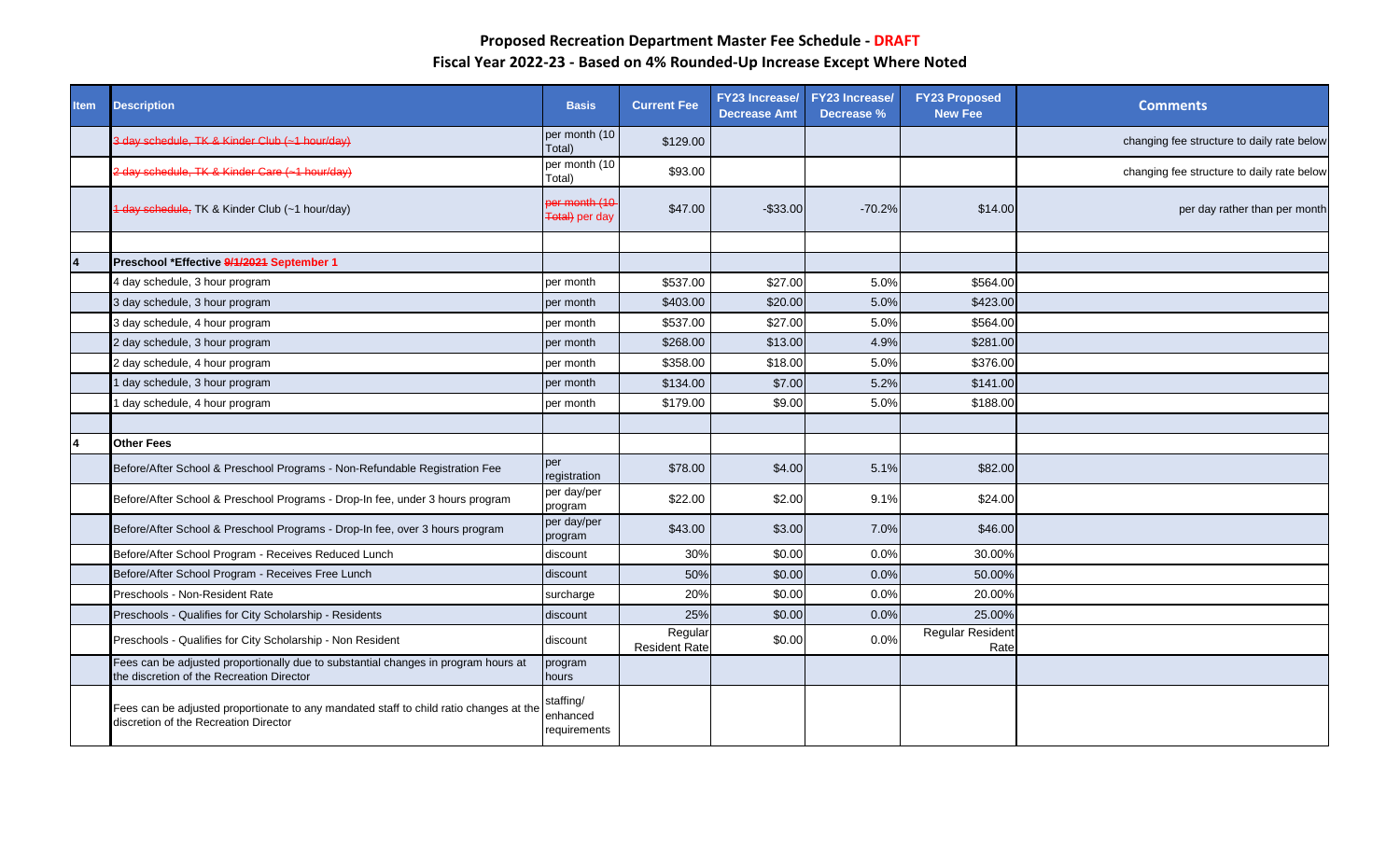| <b>Item</b>    | <b>Description</b>                                                                                                                                                 | <b>Basis</b>                        | <b>Current Fee</b>      | <b>FY23</b> Increase/<br><b>Decrease Amt</b> | <b>FY23 Increase/</b><br>Decrease % | <b>FY23 Proposed</b><br><b>New Fee</b> | <b>Comments</b>           |
|----------------|--------------------------------------------------------------------------------------------------------------------------------------------------------------------|-------------------------------------|-------------------------|----------------------------------------------|-------------------------------------|----------------------------------------|---------------------------|
|                | Preschools - Over 8 hours (full day)                                                                                                                               | monthly<br>discount                 | 10%                     | \$0.00                                       | 0.0%                                | 10.00%                                 |                           |
|                | Before/After School & Preschool Fees Include 3% Admin Surcharge listed in "Other<br>Fees & Discounts" Section                                                      |                                     |                         |                                              |                                     |                                        |                           |
|                |                                                                                                                                                                    |                                     |                         |                                              |                                     |                                        |                           |
|                | <b>Adult Programs and Services</b>                                                                                                                                 |                                     |                         |                                              |                                     |                                        |                           |
|                | Respite Group-Resident                                                                                                                                             | per <del>month</del> day            | \$112.00                | $-$ \$82.00                                  | $-73.2%$                            | \$30.00                                | change to per day         |
|                | Respite Group-Non-Resident                                                                                                                                         | per month day                       | \$139.00                | $-$101.00$                                   | $-72.7%$                            | \$38.00                                | change to per day         |
|                | Easy Ride Paratransit, each way                                                                                                                                    | per trip                            | \$3.00                  | \$0.00                                       | 0.0%                                | \$3.00                                 | funded by CC Tax Measure. |
|                | City Run Day Trips Resident (Prices based on mileage, length of trip, admission rates,<br>volunteer trip leader expenses and supplies needed, staff planning time) | see brochure<br>for actual<br>costs | \$15-\$200              | \$0-\$50                                     | $0 - 25%$                           | \$15-\$250                             |                           |
|                | City Run Day Trips - Non-Resident                                                                                                                                  | % of resident<br>fee                | of resident rate        | \$0.00                                       |                                     | 0.0% 125% of resident rate             |                           |
|                | <b>Other Fees &amp; Discounts</b>                                                                                                                                  |                                     |                         |                                              |                                     |                                        |                           |
|                | <b>Miscellaneous</b>                                                                                                                                               |                                     |                         |                                              |                                     |                                        |                           |
|                | Transfers, Cancellations (non-camp), and Late Payments (25% of fee, up to maximum<br>and rounded to nearest dollar)                                                | maximum<br>charge per<br>session    | \$22.00                 | \$1.00                                       | 4.5%                                | \$23.00                                |                           |
|                | Late Pick-Up Fee (\$20 minimum + \$1.00 per minute)                                                                                                                | minimum late<br>pick-up fee         | \$20.00                 | \$0.00                                       | 0.0%                                | \$20.00                                |                           |
|                | Misc. Product Fee (depending on level of effort)                                                                                                                   | each +<br>surcharge                 | Cost + 5%-20%           |                                              |                                     | Cost + 5%-20%                          |                           |
|                | Staff Total Cost (i.e. custodian, part time recreation leader, etc.)                                                                                               | per hour                            | <b>Full Hourly Cost</b> |                                              |                                     | <b>Full Hourly Cost</b>                |                           |
|                | Signage/Banner on Recreational Facilities (per policy)                                                                                                             | per banner or<br>sign/month         | $$0 - $50$              | \$0-\$25                                     | 0-50%                               | $$0 - $75$                             |                           |
|                | Long Term Rental Discount - as determined by Recreation Director                                                                                                   |                                     |                         |                                              |                                     |                                        |                           |
|                | Administrative Surcharge Fee for City Run Programs                                                                                                                 | per<br>transaction                  | 3%                      | 0.0%                                         | 0.0%                                | 3.0%                                   |                           |
|                | Special Promotion/Marketing Fundraising Opportunities - as determined by Recreation<br><b>Director</b>                                                             |                                     |                         |                                              |                                     |                                        |                           |
|                | New Classes, Events, Field Trips, Leagues, Programs, Products, Uniforms, etc. as<br>approved by Recreation Director                                                |                                     |                         |                                              |                                     |                                        |                           |
|                | City Run Program (Price based on number of days and hours, cost of supplies, staff,<br>and staff planning time)                                                    | per day/per<br>program              | \$5-\$200               | \$0-\$8.00                                   | $0 - 4%$                            | \$5-\$208                              |                           |
| $\overline{2}$ | <b>Third Party Programs</b>                                                                                                                                        |                                     |                         |                                              |                                     |                                        |                           |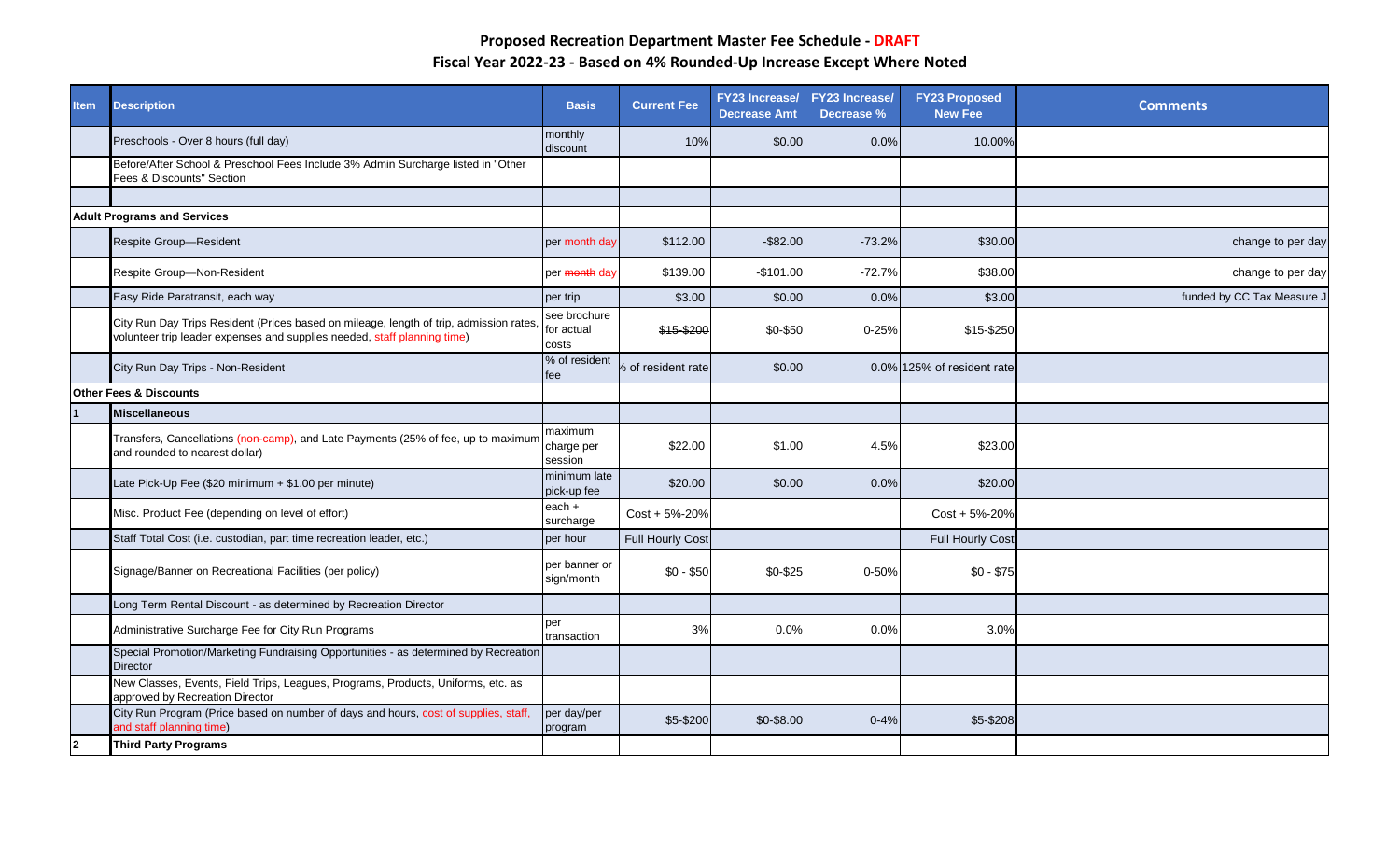| <b>Item</b> | <b>Description</b>                                                                                                                                                                                                                              | <b>Basis</b>                                        | <b>Current Fee</b> | <b>FY23 Increase/</b><br><b>Decrease Amt</b> | <b>FY23 Increase/</b><br>Decrease % | <b>FY23 Proposed</b><br><b>New Fee</b> | <b>Comments</b>                            |
|-------------|-------------------------------------------------------------------------------------------------------------------------------------------------------------------------------------------------------------------------------------------------|-----------------------------------------------------|--------------------|----------------------------------------------|-------------------------------------|----------------------------------------|--------------------------------------------|
|             | The fees for all third party provided activities may vary based on contract negotiations<br>& market rates at discretion of the Recreation Director                                                                                             |                                                     |                    |                                              |                                     |                                        |                                            |
|             | No Non-Resident Surcharges for El Cerrito School Based Enrichment Programs                                                                                                                                                                      |                                                     |                    |                                              |                                     |                                        |                                            |
|             | Surcharge on Fee-Based Programs by Independent Contractor (4% of fee, up to-<br>maximum and rounded to nearest dollar)                                                                                                                          | maximum-<br>charge per<br>session<br>percent of fee | \$13.00            |                                              |                                     | 3.5%                                   | lowering percentage but removing price cap |
|             | Optional Disabled and Senior Discount (independent contractors may choose to use<br>discount and split discount with City) - for ages 60+, disabled patrons. Does not apply percent of fee<br>to fees in "Adult Programs and Services" section. |                                                     | 15%                |                                              |                                     | 15%                                    |                                            |
| 3           | <b>Recreation Brochure Advertisements</b>                                                                                                                                                                                                       |                                                     |                    |                                              |                                     |                                        |                                            |
|             | Copy Ready, 1/8 page                                                                                                                                                                                                                            | each                                                | \$200.00           | \$0.00                                       | 0.0%                                | \$200.00                               | Price is notably higher than nearby cities |
|             | Copy Ready, Quarter page                                                                                                                                                                                                                        | each                                                | \$450.00           | \$0.00                                       | 0.0%                                | \$450.00                               | Price is notably higher than nearby cities |
|             | Copy Ready, Half page                                                                                                                                                                                                                           | each                                                | \$750.00           | \$0.00                                       | 0.0%                                | \$750.00                               | Price is notably higher than nearby cities |
|             | Copy Ready, Full page                                                                                                                                                                                                                           | each                                                | \$1,250.00         | \$0.00                                       | 0.0%                                | \$1,250.00                             | Price is notably higher than nearby cities |
|             | Full Year of Advertising (3 rECguide Issues)                                                                                                                                                                                                    | <b>Discount</b>                                     | 15%                | \$0.00                                       | 0.0%                                | 15%                                    |                                            |
|             | Graphic Preparation-Graphic Designer                                                                                                                                                                                                            | Actual                                              | <b>Actual Cost</b> |                                              |                                     | <b>Actual Cost</b>                     |                                            |